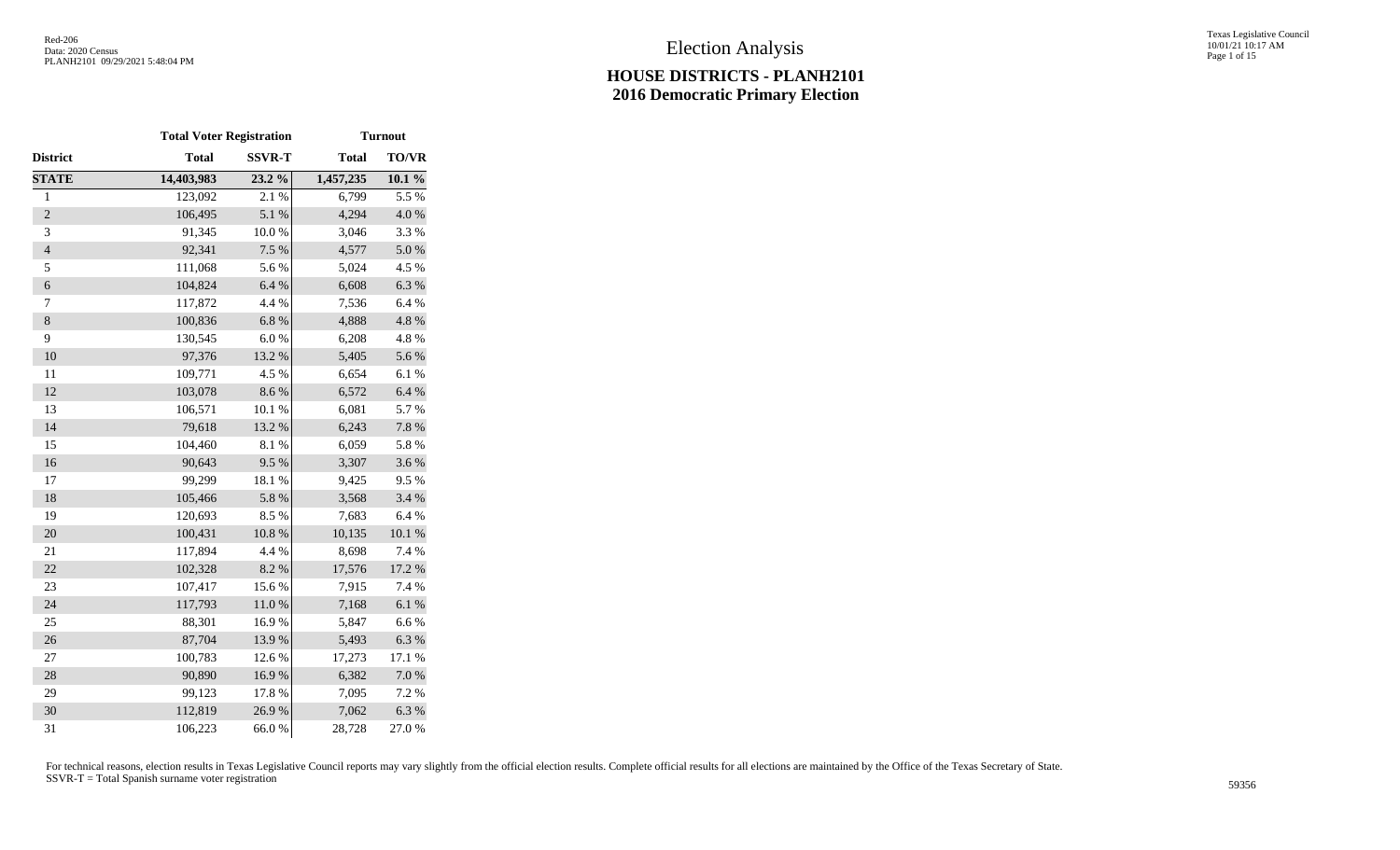|                 | <b>Total Voter Registration</b> |               | <b>Turnout</b> |           |  |  |  |  |
|-----------------|---------------------------------|---------------|----------------|-----------|--|--|--|--|
| <b>District</b> | <b>Total</b>                    | <b>SSVR-T</b> | <b>Total</b>   | TO/VR     |  |  |  |  |
| 32              | 103,766                         | 30.4 %        | 9,793          | 9.4%      |  |  |  |  |
| 33              | 94,221                          | 8.1%          | 6,880          | 7.3 %     |  |  |  |  |
| 34              | 103,171                         | 64.8 %        | 13,215         | 12.8 %    |  |  |  |  |
| 35              | 64,950                          | 79.7%         | 12,579         | 19.4 %    |  |  |  |  |
| 36              | 75,319                          | 85.3%         | 13,032         | 17.3 %    |  |  |  |  |
| 37              | 90,107                          | 81.4%         | 16,500         | 18.3%     |  |  |  |  |
| 38              | 78,247                          | 80.7 %        | 13,677         | 17.5 %    |  |  |  |  |
| 39              | 70,217                          | 84.9%         | 13,922         | 19.8%     |  |  |  |  |
| 40              | 68,443                          | 86.1 %        | 13,626         | 19.9%     |  |  |  |  |
| 41              | 75,091                          | 73.2 %        | 11,063         | 14.7%     |  |  |  |  |
| 42              | 87,892                          | 86.7%         | 18,979         | 21.6%     |  |  |  |  |
| 43              | 115,641                         | 55.3%         | 17,160         | 14.8 %    |  |  |  |  |
| 44              | 100,192                         | 25.0%         | 6,433          | 6.4 %     |  |  |  |  |
| 45              | 86,737                          | 27.2 %        | 11,153         | 12.9%     |  |  |  |  |
| 46              | 89,903                          | 17.6 %        | 19,436         | 21.6 %    |  |  |  |  |
| 47              | 127,391                         | 14.3 %        | 28,343         | 22.2 %    |  |  |  |  |
| 48              | 120,519                         | $8.1~\%$      | 20,485         | 17.0 %    |  |  |  |  |
| 49              | 131,416                         | 11.9%         | 36,871         | 28.1 %    |  |  |  |  |
| 50              | 83,088                          | 19.7%         | 15,573         | 18.7%     |  |  |  |  |
| 51              | 89,241                          | 36.9%         | 19,702         | 22.1 %    |  |  |  |  |
| 52              | 86,879                          | 13.6 %        | 8,184          | 9.4 %     |  |  |  |  |
| 53              | 127,783                         | 24.0%         | 8,102          | 6.3%      |  |  |  |  |
| 54              | 87,564                          | 13.0%         | 5,465          | 6.2%      |  |  |  |  |
| 55              | 87,158                          | 12.4 %        | 5,132          | 5.9%      |  |  |  |  |
| 56              | 102,368                         | $11.3\ \%$    | 6,136          | $6.0\ \%$ |  |  |  |  |
| 57              | 86,239                          | $9.0\;\%$     | 5,674          | 6.6%      |  |  |  |  |
| 58              | 91,658                          | 9.5%          | 4,012          | 4.4 %     |  |  |  |  |
| 59              | 98,212                          | 7.3 %         | 4,127          | 4.2 %     |  |  |  |  |
| 60              | 77,914                          | 9.1%          | 5,616          | 7.2 %     |  |  |  |  |
| 61              | 103,556                         | $6.1~\%$      | 4,026          | 3.9%      |  |  |  |  |
| 62              | 105,496                         | 4.2 %         | 4,927          | 4.7%      |  |  |  |  |
| 63              | 106,415                         | 8.7%          | 7,327          | 6.9%      |  |  |  |  |
| 64              | 98,356                          | 9.2 %         | 9,064          | 9.2%      |  |  |  |  |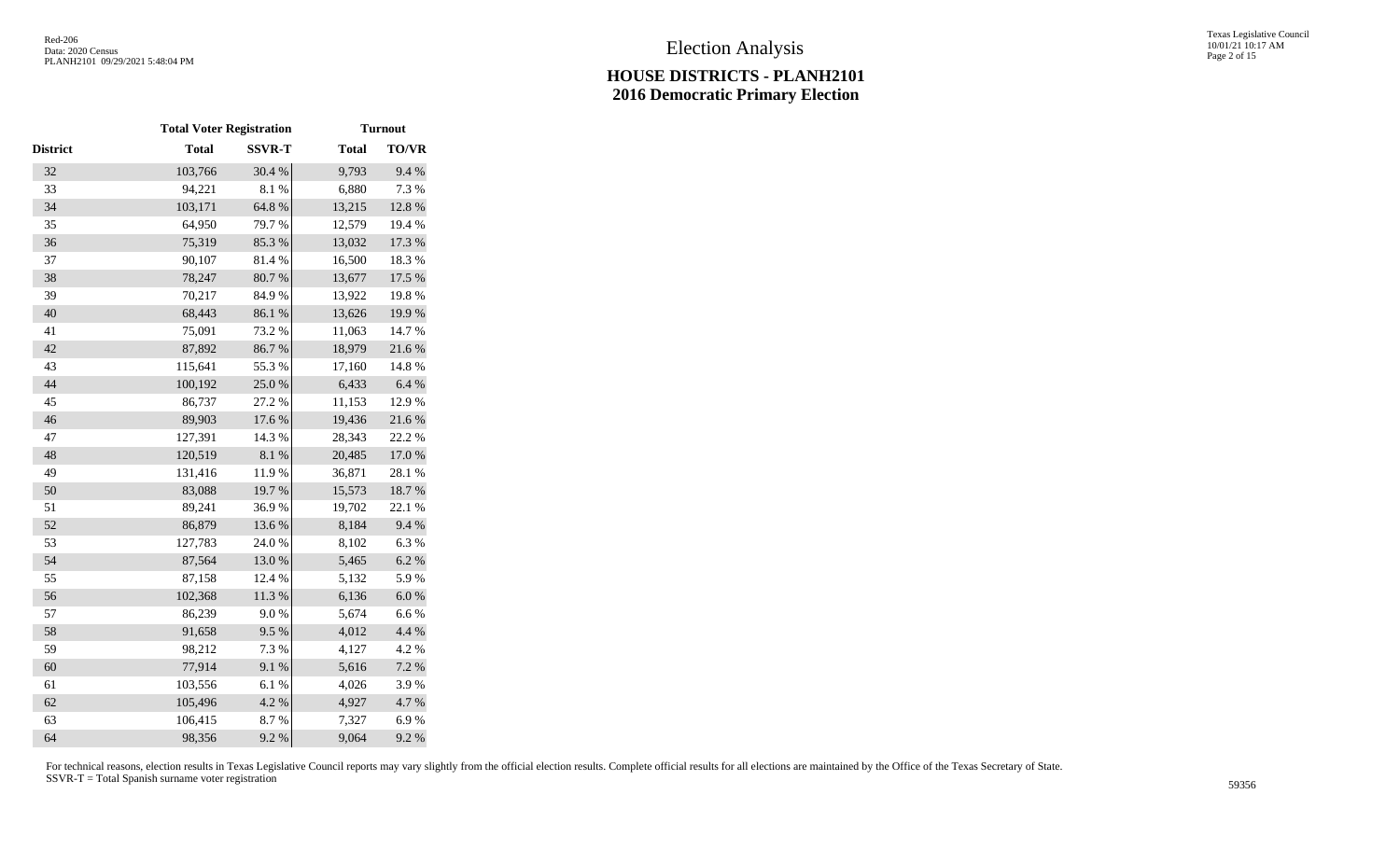|          | <b>Total Voter Registration</b> |               |              | <b>Turnout</b> |  |  |  |
|----------|---------------------------------|---------------|--------------|----------------|--|--|--|
| District | <b>Total</b>                    | <b>SSVR-T</b> | <b>Total</b> | TO/VR          |  |  |  |
| 65       | 101,072                         | 8.1 %         | 6,799        | 6.7%           |  |  |  |
| 66       | 95,457                          | 5.6%          | 7,309        | 7.7 %          |  |  |  |
| 67       | 114,446                         | 5.8 %         | 10,158       | 8.9%           |  |  |  |
| 68       | 120,241                         | 8.4%          | 3,577        | 3.0%           |  |  |  |
| 69       | 114,824                         | 10.2 %        | 5,606        | 4.9%           |  |  |  |
| 70       | 83,467                          | 6.5%          | 5,731        | 6.9%           |  |  |  |
| 71       | 102,855                         | 14.6 %        | 4,180        | 4.1 %          |  |  |  |
| 72       | 99,165                          | 24.2 %        | 3,955        | 4.0%           |  |  |  |
| 73       | 110,757                         | 13.3 %        | 8,169        | 7.4 %          |  |  |  |
| 74       | 99,357                          | 67.4 %        | 17,166       | 17.3 %         |  |  |  |
| 75       | 64,615                          | 82.4 %        | 7,754        | 12.0%          |  |  |  |
| 76       | 92,685                          | 15.2 %        | 8,941        | 9.6%           |  |  |  |
| 77       | 110,549                         | 79.9%         | 16,543       | 15.0%          |  |  |  |
| 78       | 106,565                         | 54.1 %        | 13,916       | 13.1 %         |  |  |  |
| 79       | 107,589                         | 71.8%         | 15,169       | 14.1 %         |  |  |  |
| 80       | 98,882                          | 73.7%         | 20,974       | 21.2 %         |  |  |  |
| 81       | 79,993                          | 40.6%         | 3,414        | 4.3 %          |  |  |  |
| 82       | 85,865                          | 26.8%         | 2,700        | 3.1 %          |  |  |  |
| 83       | 100,883                         | 23.3 %        | 4,273        | 4.2 %          |  |  |  |
| 84       | 93,860                          | 28.3 %        | 7,080        | 7.5 %          |  |  |  |
| 85       | 115,323                         | 13.9%         | 6,409        | 5.6%           |  |  |  |
| 86       | 103,085                         | 16.0%         | 3,639        | 3.5 %          |  |  |  |
| 87       | 91,455                          | 20.9%         | 3,442        | 3.8%           |  |  |  |
| 88       | 104,539                         | 31.4 %        | 2,656        | 2.5 %          |  |  |  |
| 89       | 95,918                          | 8.3%          | 7,652        | $8.0\ \%$      |  |  |  |
| 90       | 76,595                          | 38.6%         | 11,452       | 15.0%          |  |  |  |
| 91       | 99,250                          | 12.4 %        | 6,929        | 7.0%           |  |  |  |
| 92       | 73,045                          | 15.5 %        | 6,974        | 9.5%           |  |  |  |
| 93       | 81,953                          | 13.4 %        | 5,781        | 7.1 %          |  |  |  |
| 94       | 113,380                         | 8.1%          | 10,398       | 9.2%           |  |  |  |
| 95       | 90,499                          | 12.0%         | 16,129       | 17.8%          |  |  |  |
| 96       | 107,529                         | 9.1%          | 9,756        | 9.1%           |  |  |  |
| 97       | 101,759                         | 9.6 %         | 9,938        | 9.8%           |  |  |  |
|          |                                 |               |              |                |  |  |  |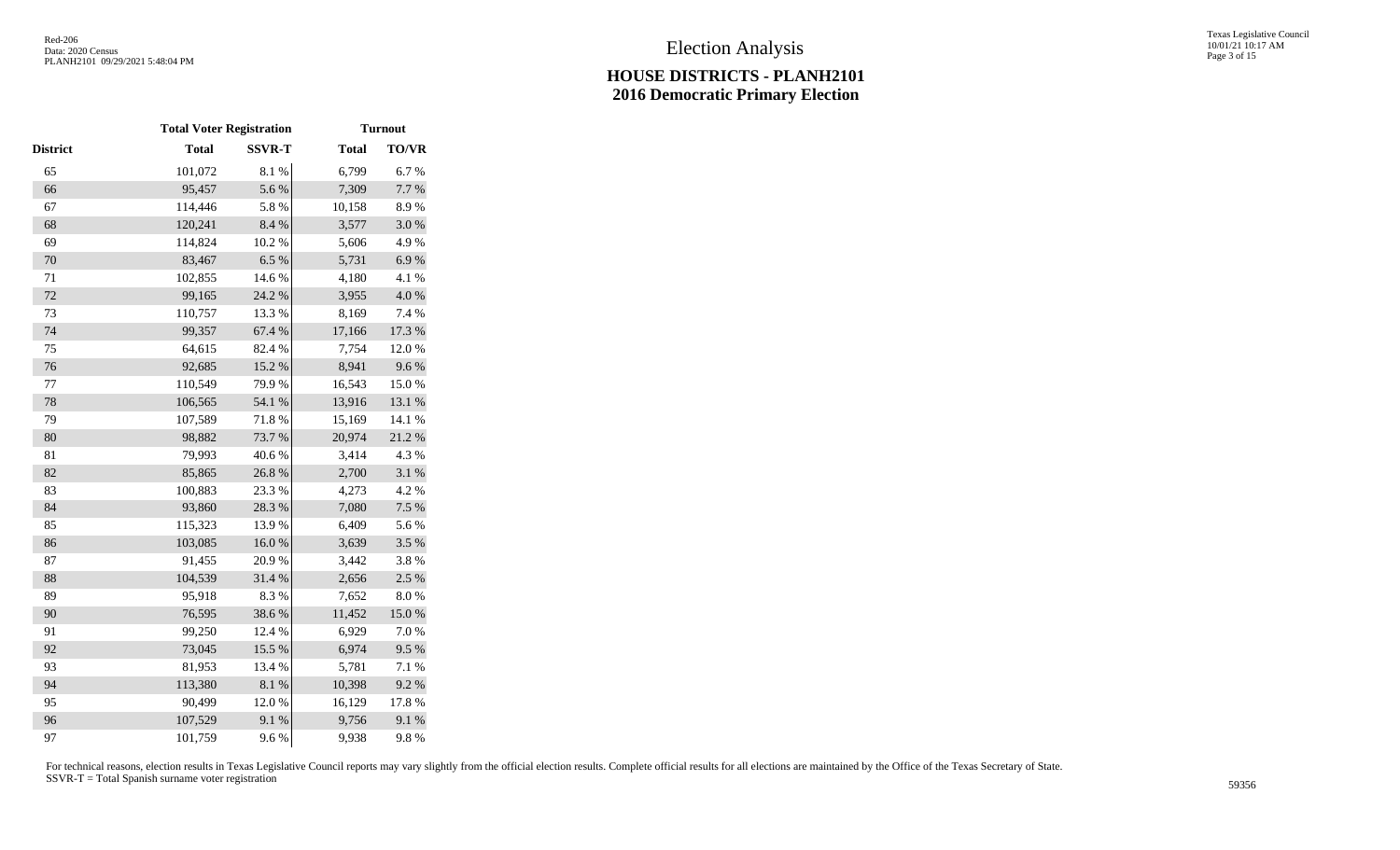|                 | <b>Total Voter Registration</b> |               |              | <b>Turnout</b> |  |  |  |  |
|-----------------|---------------------------------|---------------|--------------|----------------|--|--|--|--|
| <b>District</b> | <b>Total</b>                    | <b>SSVR-T</b> | <b>Total</b> | TO/VR          |  |  |  |  |
| 98              | 117,665                         | 5.6%          | 8,123        | 6.9%           |  |  |  |  |
| 99              | 97,397                          | 14.9%         | 7,959        | 8.2 %          |  |  |  |  |
| 100             | 93,934                          | $14.0\ \%$    | 14,855       | 15.8 %         |  |  |  |  |
| 101             | 88,883                          | 15.3%         | 11,003       | 12.4 %         |  |  |  |  |
| 102             | 81,530                          | 11.1 %        | 9,091        | 11.2 %         |  |  |  |  |
| 103             | 72,738                          | 33.9%         | 11,893       | 16.4 %         |  |  |  |  |
| 104             | 75,607                          | 42.0%         | 11,821       | 15.6 %         |  |  |  |  |
| 105             | 66,242                          | 22.4 %        | 6,139        | 9.3%           |  |  |  |  |
| 106             | 81,495                          | 7.9%          | 4,978        | $6.1~\%$       |  |  |  |  |
| 107             | 81,062                          | $16.6~\%$     | 9,228        | 11.4 %         |  |  |  |  |
| 108             | 122,800                         | 4.5 %         | 12,085       | 9.8%           |  |  |  |  |
| 109             | 96,683                          | 8.3%          | 18,569       | 19.2 %         |  |  |  |  |
| 110             | 65,680                          | 27.6 %        | 8,294        | 12.6 %         |  |  |  |  |
| 111             | 106,360                         | 11.5 %        | 20,705       | 19.5 %         |  |  |  |  |
| 112             | 108,184                         | $7.8~\%$      | 10,496       | 9.7%           |  |  |  |  |
| 113             | 88,310                          | 18.1 %        | 8,723        | 9.9%           |  |  |  |  |
| 114             | 75,826                          | 29.8%         | 8,478        | $11.2\ \%$     |  |  |  |  |
| 115             | 90,081                          | 9.4%          | 8,735        | 9.7%           |  |  |  |  |
| 116             | 100,263                         | 48.9%         | 14,504       | 14.5 %         |  |  |  |  |
| 117             | 74,021                          | 58.5 %        | 7,681        | 10.4 %         |  |  |  |  |
| 118             | 97,407                          | 54.9%         | 10,246       | $10.5~\%$      |  |  |  |  |
| 119             | 94,280                          | 51.5%         | 11,041       | 11.7%          |  |  |  |  |
| 120             | 94,751                          | 32.2 %        | 11,500       | 12.1 %         |  |  |  |  |
| 121             | 118,817                         | 21.3%         | 11,133       | 9.4%           |  |  |  |  |
| 122             | 101,423                         | 22.8 %        | 8,317        | 8.2 %          |  |  |  |  |
| 123             | 109,478                         | 49.5 %        | 16,905       | 15.4 %         |  |  |  |  |
| 124             | 85,107                          | 61.7%         | 10,468       | 12.3 %         |  |  |  |  |
| 125             | 110,348                         | 54.2 %        | 13,953       | 12.6%          |  |  |  |  |
| 126             | 109,630                         | $11.8\ \%$    | 7,262        | 6.6%           |  |  |  |  |
| 127             | 108,100                         | 13.2 %        | 7,592        | 7.0 %          |  |  |  |  |
| 128             | 94,422                          | 19.1 %        | 5,667        | $6.0\ \%$      |  |  |  |  |
| 129             | 109,466                         | 13.9%         | 8,651        | 7.9%           |  |  |  |  |
| 130             | 97,283                          | 11.5 %        | 5,085        | 5.2 %          |  |  |  |  |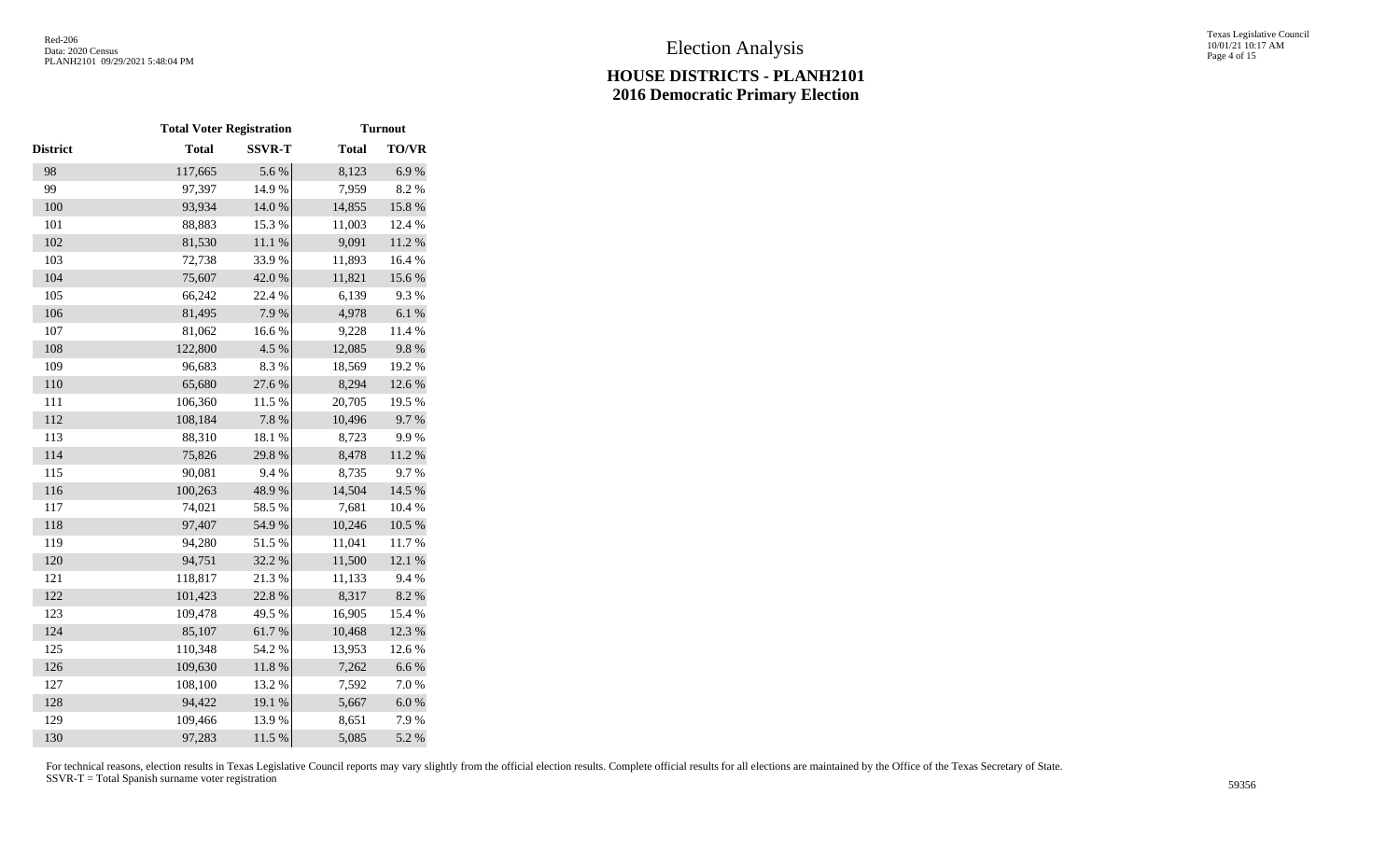Texas Legislative Council 10/01/21 10:17 AM Page 5 of 15

| <b>Total</b> | <b>SSVR-T</b> | <b>Total</b> | <b>TO/VR</b> |
|--------------|---------------|--------------|--------------|
| 76,043       | 24.4 %        | 11,138       | 14.6 %       |
| 79,404       | 14.8 %        | 5,002        | 6.3%         |
| 102,468      | 7.9%          | 8,436        | 8.2%         |
| 120,795      | 8.2 %         | 17,993       | 14.9%        |
| 78,799       | 24.2 %        | 6,705        | 8.5%         |
| 97,794       | 13.9%         | 12,900       | 13.2 %       |
| 54,889       | 20.8%         | 5,837        | 10.6%        |
| 100,096      | 18.4 %        | 7,945        | 7.9%         |
| 92,278       | 18.4%         | 13,378       | 14.5 %       |
| 63,656       | 58.6%         | 6,508        | $10.2~\%$    |
| 79,337       | 17.1 %        | 10,569       | 13.3 %       |
| 75,061       | 21.0%         | 11,564       | 15.4 %       |
| 75,271       | 54.1 %        | 9,929        | 13.2 %       |
| 73,659       | 53.8%         | 6,364        | 8.6%         |
| 88,810       | 48.3%         | 15,315       | 17.2 %       |
| 101,329      | 10.4 %        | 18,282       | 18.0%        |
| 100,874      | 17.8%         | 17,383       | 17.2 %       |
| 79,140       | 29.4 %        | 7,064        | 8.9%         |
| 81,265       | 20.3 %        | 7,879        | 9.7%         |
| 88,036       | 14.0 %        | 5,732        | 6.5%         |
|              |               |              |              |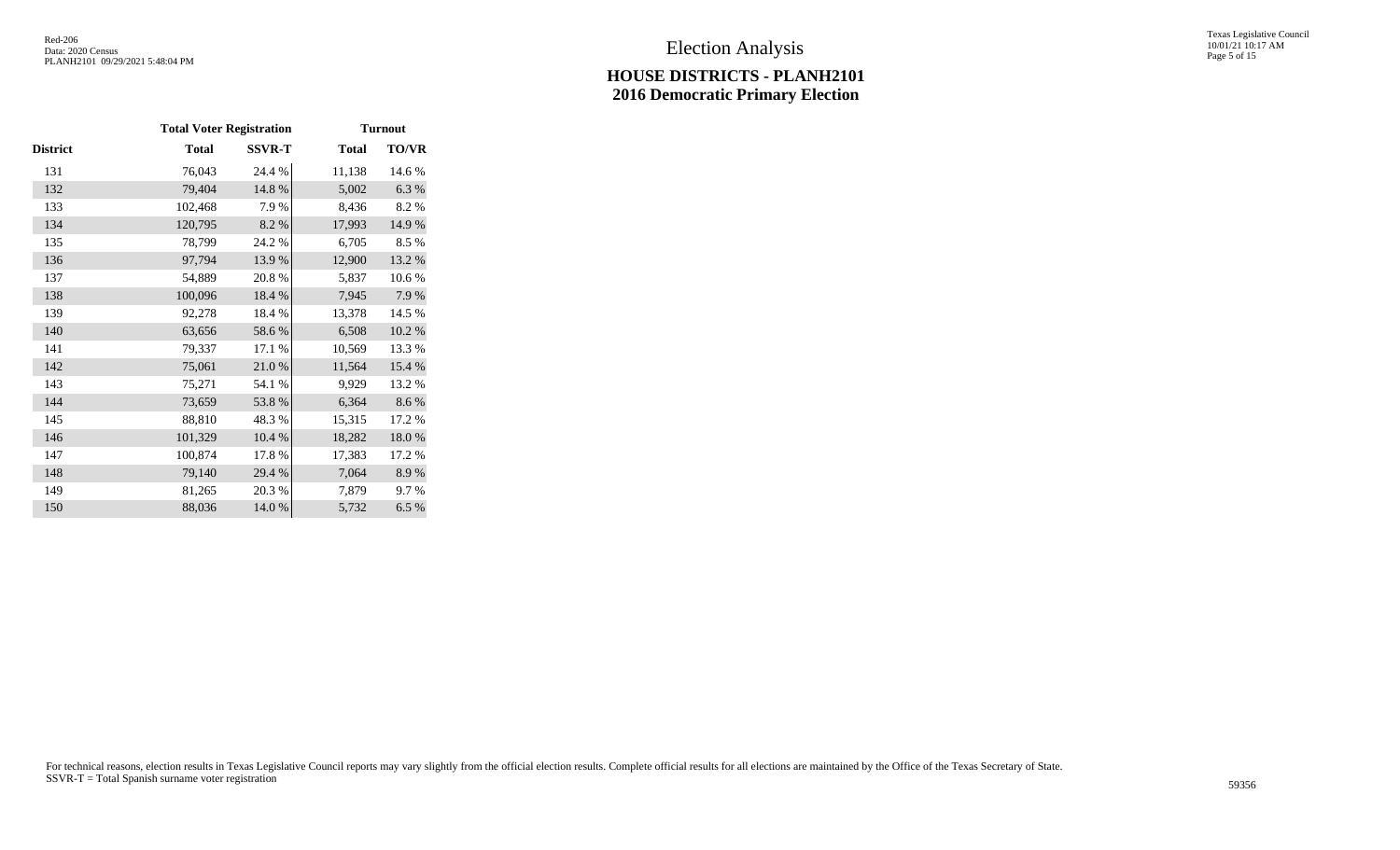|                 |               |          |                |         |                  |                |                 | <b>PRESIDENT</b> |            |               |                  |              |                 |           |                |         | <b>RR COMM1</b>  |              |             |                |
|-----------------|---------------|----------|----------------|---------|------------------|----------------|-----------------|------------------|------------|---------------|------------------|--------------|-----------------|-----------|----------------|---------|------------------|--------------|-------------|----------------|
| <b>District</b> | Judd-D        |          | De La Fuente-D |         | <b>Clinton-D</b> |                | <b>Locke-D</b>  |                  | O'Malley-D |               | <b>Sanders-D</b> |              | <b>WIlson-D</b> |           | <b>Hawes-D</b> |         | <b>Garrett-D</b> |              | Yarbrough-D |                |
| <b>STATE</b>    | 2,505         | $0.2\%$  | 8,430          | $0.6\%$ |                  | 936,303 65.2 % | 1,708           | $0.1\%$          |            | $5,371$ 0.4 % | 476,606 33.2 %   |              | 3,254           | $0.2\%$   | 2,019          | $0.1\%$ | 383,249 35.2 %   |              |             | 434,704 39.9 % |
|                 | 31            | $0.5\%$  | 10             | 0.1%    | 5,004            | 74.3 %         | 17              | 0.3%             | 41         | 0.6%          | 1,596            | 23.7 %       | 21              | 0.3%      | 16             | 0.2%    | 2,041            | 37.5 %       | 2,503       | 46.0%          |
| 2               | 8             | 0.2 %    | 9              | $0.2\%$ | 2,679            | 62.8%          | $\overline{4}$  | 0.1%             | 18         | $0.4\%$       | 1,524            | 35.7 %       | 16              | 0.4%      | 6              | 0.1%    | 1,021            | 32.1 %       | 1,369       | 43.1 %         |
| 3               | $\mathcal{R}$ | 0.1%     |                | 0.2 %   | 1,783            | 58.5 %         | 2               | 0.1%             | 11         | 0.4%          | 1,235            | 40.5 %       | 3               | 0.1%      | 2              | 0.1%    |                  | 736 31.7 %   | 1,095       | 47.2%          |
| $\overline{4}$  | 6             | $0.1~\%$ | 6              | 0.1%    | 3,200            | 69.9%          | $\overline{4}$  | 0.1%             | 13         | 0.3%          | 1,331            | 29.1 %       | 12              | $0.3~\%$  | 5              | 0.1%    | 1,329            | 35.7 %       | 1,647       | 44.2 %         |
| 5               | 17            | 0.3 %    | 12             | 0.2 %   | 3,599            | 72.3 %         | 11              | 0.2 %            | 24         | 0.5%          | 1,277            | 25.7 %       | 21              | 0.4%      | 14             | 0.3%    | 1,189            | 30.1 %       | 1,890       | 47.9%          |
| 6               | 10            | 0.2 %    | 11             | 0.2 %   | 4,782            | 73.1 %         | $\overline{4}$  | 0.1%             | 12         | 0.2%          | 1,702            | 26.0%        | 12              | $0.2~\%$  | 12             | 0.2 %   | 1,108            | 22.6 %       | 2,495       | 50.9%          |
| 7               | 14            | 0.2 %    | 21             | 0.3 %   | 5,891            | 78.2%          | 5               | 0.1%             | 20         | 0.3 %         | 1,564            | 20.8%        | 15              | 0.2 %     | 6              | 0.1%    | 2,142            | 39.0 %       | 2,550       | 46.4 %         |
| 8               | 14            | 0.3%     | 10             | 0.2 %   | 3,572            | 73.8%          | $\tau$          | 0.1%             | 22         | 0.5%          | 1,180            | 24.4 %       | 20              | $0.4~\%$  | 12             | 0.2 %   | 1,334            | 33.4 %       | 1,926       | 48.2%          |
| 9               | 23            | 0.4%     | 20             | 0.3 %   | 4,604            | 74.9 %         | 13              | 0.2 %            | 43         | 0.7%          | 1,386            | 22.5 %       | 51              | 0.8%      | 10             | 0.2%    | 1,564            | 32.8%        | 2,310       | 48.4%          |
| 10              | 18            | $0.3\%$  | 11             | 0.2 %   | 3,725            | 69.5 %         | 5               | 0.1%             | 16         | 0.3%          | 1,568            | 29.2 %       | 11              | 0.2 %     | 8              | 0.1%    | 1,549            | 36.2 %       | 1,827       | 42.7%          |
| 11              | 58            | $0.9\%$  | 26             | 0.4%    | 4,416            | 66.7%          | 50              | 0.8 %            | 54         | 0.8 %         | 1,936            | 29.2 %       | 47              | 0.7%      | 34             | $0.5\%$ | 1,841            | 34.4 %       | 2,549       | 47.7 %         |
| 12              | 21            | 0.3%     | 17             | 0.3%    | 4,468            | 68.1 %         | 19              | 0.3%             | 62         | 0.9%          | 1,926            | 29.4 %       | 38              | 0.6 %     | 8              | 0.1%    | 1,984            | 38.2 %       | 2,188       | 42.1 %         |
| 13              | 21            | 0.3%     | 14             | $0.2\%$ | 4,548            | 75.2 %         | 10              | 0.2 %            | 31         | 0.5%          | 1,385            | 22.9 %       | 27              | 0.4%      | 14             | 0.2 %   | 1,849            | 38.9%        | 2,030       | 42.7 %         |
| 14              | 6             | 0.1%     | 18             | 0.3%    | 2.874            | 46.1 %         | 8               | 0.1%             | 34         | 0.5%          | 3,290            | 52.7 %       | $\tau$          | 0.1%      | $\overline{4}$ | 0.1%    |                  | 1,912 40.3 % |             | 1,553 32.8 %   |
| 15              |               | 0.1%     | 8              | 0.1%    |                  | 3,506 57.9 %   | $\overline{0}$  | 0.0 %            | 16         | $0.3\%$       | 2,519            | 41.6%        | 2               | 0.0 %     | $\overline{4}$ | 0.1%    | 1,298            | 29.5 %       | 1,936       | 44.0 %         |
| 16              | 5             | 0.2%     | 9              | 0.3 %   | 2,090            | 63.2 %         | 6               | 0.2 %            | 6          | $0.2\%$       | 1,186            | 35.9 %       | 2               | 0.1 %     | 3              | 0.1%    | 760              | 29.6 %       | 1,276       | 49.7 %         |
| 17              | 26            | 0.3%     | 33             | 0.4%    | 5,855            | 63.0%          | 11              | 0.1 %            | 50         | 0.5%          | 3,273            | 35.2 %       | 34              | 0.4%      | 9              | 0.1%    | 2,683            | 35.5 %       | 3,442       | 45.6 %         |
| 18              | 28            | 0.8%     | 5              | 0.1%    | 2,393            | 67.1 %         | $7\phantom{.0}$ | 0.2 %            | 34         | 1.0%          | 1,082            | 30.3 %       | 13              | 0.4%      | 6              | $0.2\%$ | 987              | 34.5 %       | 1,484       | 51.8%          |
| 19              | $\mathcal{L}$ | 0.0 %    | 9              | 0.1%    | 4,379            | 57.0 %         | 5               | 0.1 %            | 17         | 0.2 %         | 3,253            | 42.4 %       | 8               | 0.1%      | 6              | 0.1%    | 2,039            | 35.1 %       | 2,153       | 37.1 %         |
| 20              | 6             | 0.1%     | 14             | 0.1%    | 5,443            | 53.9%          | 6               | 0.1%             | 22         | 0.2 %         | 4,605            | 45.6 %       | 6               | 0.1%      | $\overline{4}$ | 0.0 %   | 3,131            | 42.2 %       | 2,413       | 32.6 %         |
| 21              | 34            | $0.4\%$  | 38             | 0.5%    | 5,320            | 65.0%          | 33              | 0.4%             | 106        | 1.3 %         | 2,568            | 31.4 %       | 35              | 0.4%      | 53             | $0.6\%$ | 2,343            | 36.0%        | 3,168       | 48.6%          |
| 22              | 40            | 0.2 %    | 56             | 0.3%    | 14,053           | 81.1 %         | 32              | 0.2 %            | 93         | 0.5%          | 2,960            | 17.1 %       | 53              | $0.3\ \%$ | 48             | 0.3%    | 5,449            | 44.0 %       | 4,750       | 38.3%          |
| 23              | 14            | 0.2 %    | 37             | 0.5%    | 5,373            | 68.7%          | 12              | 0.2%             | 42         | 0.5%          | 2,313            | 29.6 %       | 25              | 0.3 %     | 8              | 0.1%    | 1,457            | 24.4 %       | 3,689       | 61.8%          |
| 24              |               | 0.1%     | 18             | 0.3 %   | 4,781            | 67.6 %         | 6               | 0.1%             | 23         | 0.3%          | 2,223            | 31.4 %       | 5               | 0.1%      | 5              | 0.1%    | 1,359            | 25.1 %       | 3,218       | 59.4 %         |
| 25              | 10            | 0.2 %    | 22             | 0.4%    | 4,196            | 71.8%          | 4               | 0.1%             | 26         | 0.4%          | 1,548            | 26.5 %       | 30              | $0.5\%$   | 11             | 0.2%    | 1,732            | 36.5 %       | 2,192       | 46.2%          |
| 26              |               | 0.0 %    | 6              | 0.1%    | 3,666            | 66.8%          |                 | 0.0 %            | 8          | 0.1%          | 1,799            | 32.8%        | $\overline{4}$  | 0.1%      | 7              | 0.1%    | 1,770            | 40.8%        | 1,522       | 35.1 %         |
| 27              | 7             | 0.0 %    | 15             | 0.1%    | 14,077           | 81.5 %         | 3               | 0.0 %            | 18         | 0.1%          | 3,125            | 18.1 %       | 15              | 0.1%      | 13             | 0.1%    | 4,548            | 32.8%        | 7,504       | 54.1 %         |
| 28              | 2             | 0.0 %    | 7              | 0.1%    | 4,480            | 70.2 %         | $\overline{4}$  | 0.1%             | 10         | $0.2\%$       | 1,871            | 29.3%        | 7               | 0.1%      | 3              | $0.0\%$ |                  | 1,986 39.7 % | 1,880       | 37.6 %         |
| 29              |               | 0.1%     | 20             | $0.3\%$ | 4,813            | 67.8%          | 3               | 0.0 %            | 27         | 0.4%          | 2,173            | 30.6 %       | 48              | 0.7%      | 3              | $0.0\%$ |                  | 1,996 34.8 % | 2,638       | 46.0%          |
| 30              | 24            | 0.4%     | 89             | 1.3 %   | 4,565            | 67.7 %         | 11              | 0.2 %            | 50         | 0.7%          | 1,961            | 29.1 %       | 33              | 0.5 %     | 11             | 0.2%    |                  | 1,870 33.7 % | 2,830       | 50.9%          |
| 31              | 119           | 0.5 %    | 739            | 3.2 %   | 17.041           | 73.4 %         | 76              | 0.3%             | 186        | 0.8%          | 4.784            | 20.6 %       | 186             | 0.8%      | 101            | 0.4%    | 7.846            | 48.7 %       | 6,632       | 41.2%          |
| 32              | 21            | 0.2 %    | .59            | 0.6%    |                  | 6,312 64.5 %   | $\mathfrak{F}$  | 0.1%             | 32         | 0.3%          |                  | 3,342 34.1 % | 11              | 0.1%      | 11             | 0.1%    |                  | 2,924 40.6 % |             | 2,651 36.8%    |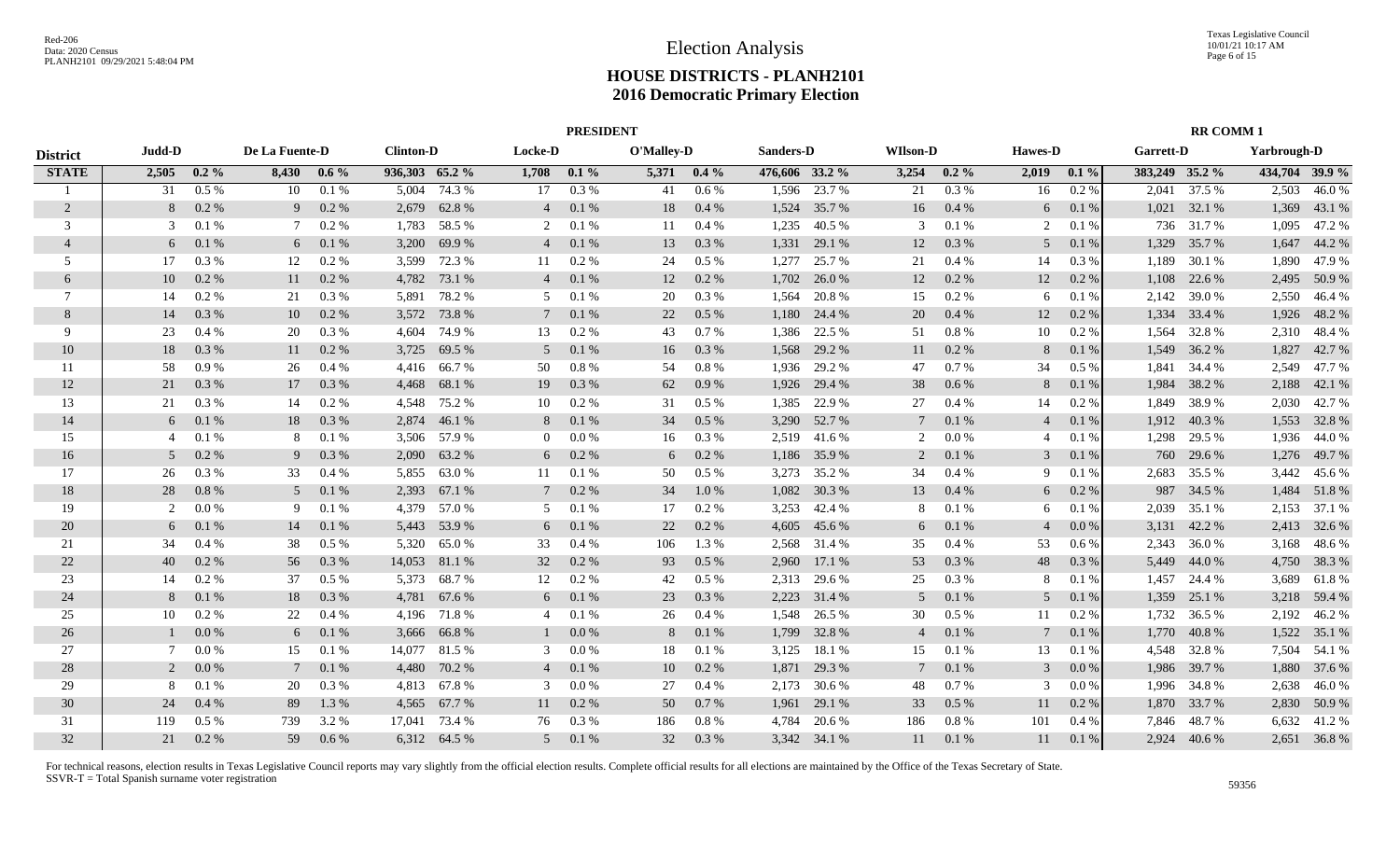**RR COMM 1**

## **HOUSE DISTRICTS - PLANH2101 2016 Democratic Primary Election**

Texas Legislative Council 10/01/21 10:17 AM Page 7 of 15

| <b>District</b> | <b>Burnam-D</b> |        |
|-----------------|-----------------|--------|
| <b>STATE</b>    | 270,353         | 24.8%  |
| 1               | 898             | 16.5 % |
| $\overline{c}$  | 789             | 24.8 % |
| 3               | 491             | 21.1%  |
| $\overline{4}$  | 750             | 20.1 % |
| 5               | 870             | 22.0%  |
| 6               | 1,299           | 26.5 % |
| 7               | 798             | 14.5 % |
| 8               | 733             | 18.4 % |
| 9               | 896             | 18.8%  |
| 10              | 902             | 21.1%  |
| 11              | 957             | 17.9%  |
| 12              | 1,023           | 19.7%  |
| 13              | 877             | 18.4 % |
| 14              | 1,276           | 26.9%  |
| 15              | 1,165           | 26.5 % |
| 16              | 529             | 20.6%  |
| 17              | 1,425           | 18.9%  |
| 18              | 394             | 13.8 % |
| 19              | 1,612           | 27.8%  |
| 20              | 1,868           | 25.2 % |
| 21              | 1,006           | 15.4 % |
| 22              | 2,189           | 17.7 % |
| 23              | 819             | 13.7 % |
| 24              | 840             | 15.5 % |
| 25              | 821             | 17.3 % |
| 26              | 1,050           | 24.2 % |
| 27              | 1,828           | 13.2 % |
| 28              | 1,140           | 22.8 % |
| 29              | 1,097           | 19.1 % |
| 30              | 857             | 15.4 % |
| 31              | 1,627           | 10.1 % |
| 32              | 1,625           | 22.6%  |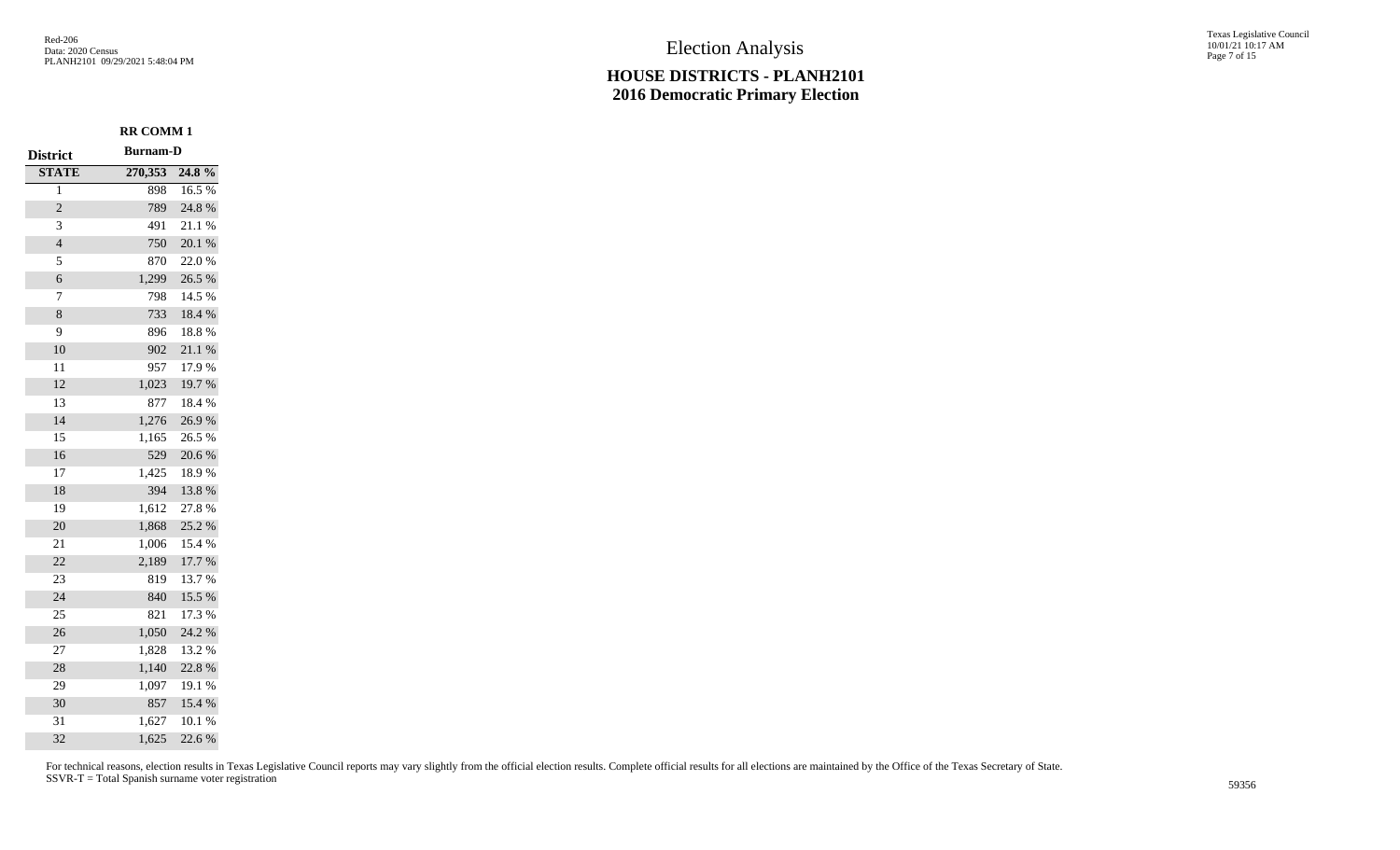|                 | <b>PRESIDENT</b>              |         |                |           |                  |              |                 |         |            |         |           |              |                 |          |                | <b>RR COMM1</b> |                  |              |             |              |
|-----------------|-------------------------------|---------|----------------|-----------|------------------|--------------|-----------------|---------|------------|---------|-----------|--------------|-----------------|----------|----------------|-----------------|------------------|--------------|-------------|--------------|
| <b>District</b> | Judd-D                        |         | De La Fuente-D |           | <b>Clinton-D</b> |              | <b>Locke-D</b>  |         | O'Malley-D |         | Sanders-D |              | <b>WIlson-D</b> |          | <b>Hawes-D</b> |                 | <b>Garrett-D</b> |              | Yarbrough-D |              |
| 33              | 25                            | 0.4%    | 22             | 0.3 %     |                  | 4,059 59.3 % | 23              | 0.3%    | 32         | $0.5\%$ |           | 2,633 38.5 % | 24              | $0.4\%$  | 23             | 0.3%            |                  | 1,739 37.9 % |             | 1,553 33.9 % |
| 34              | 17                            | 0.1%    | 147            | 1.1 %     | 9,847            | 74.5 %       | 16              | 0.1%    | 37         | 0.3 %   | 3,105     | 23.5 %       | 26              | 0.2 %    | 20             | 0.2 %           | 4,506            | 45.4 %       | 3,889       | 39.1 %       |
| 35              | 37                            | 0.3%    | 278            | 2.3 %     | 8,444            | 70.3 %       | 25              | 0.2 %   | 80         | 0.7%    | 3,058     | 25.5 %       | 35              | 0.3 %    | 47             | 0.4%            | 3,881            | 45.2 %       | 3,285       | 38.3 %       |
| 36              | 39                            | 0.3%    | 231            | 1.8%      | 8,938            | 70.3 %       | 28              | 0.2 %   | 82         | 0.6 %   | 3,296     | 25.9 %       | 55              | 0.4%     | 48             | 0.4%            | 3,784            | 41.4 %       | 3,111       | 34.0 %       |
| 37              | 73                            | 0.5%    | 368            | 2.4 %     | 10,438           | 68.1%        | 33              | 0.2 %   | 106        | 0.7 %   | 4,203     | 27.4 %       | 57              | 0.4%     | 48             | 0.3 %           | 5,640            | 48.0%        | 4,203       | 35.7 %       |
| 38              | 24                            | 0.2 %   | 284            | 2.2 %     | 8,808            | 68.5 %       | 26              | 0.2 %   | 83         | 0.6 %   | 3,540     | 27.5 %       | 45              | 0.4%     | 43             | 0.3 %           | 4,767            | 47.1 %       | 3,973       | 39.3 %       |
| 39              | 32                            | 0.2 %   | 335            | 2.4 %     | 9,769            | 70.5 %       | 32              | 0.2 %   | 103        | 0.7%    | 3,511     | 25.3 %       | 40              | 0.3%     | 43             | 0.3 %           | 4,175            | 44.1 %       | 3,432       | 36.2 %       |
| 40              | 25                            | 0.2 %   | 211            | 1.6 %     | 9,233            | 69.3%        | 27              | 0.2 %   | 80         | 0.6 %   | 3,672     | 27.6 %       | 41              | 0.3 %    | 36             | 0.3%            | 4,097            | 41.6 %       | 3,640       | 37.0 %       |
| 41              | 19                            | 0.2 %   | 174            | 1.6%      | 7,076            | 64.1 %       | 18              | 0.2 %   | 77         | 0.7%    | 3,602     | 32.7 %       | 38              | 0.3 %    | 28             | 0.3 %           | 3,388            | 39.3 %       | 3,177       | 36.8%        |
| 42              | 48                            | 0.3%    | 322            | 1.8%      | 12,770           | 71.2 %       | 33              | 0.2 %   | 117        | 0.7%    | 4,500     | 25.1 %       | 127             | 0.7 %    | 23             | 0.1%            | 6,176            | 40.2 %       | 6,526       | 42.5 %       |
| 43              | 69                            | 0.4%    | 413            | 2.6 %     | 11,466           | 71.4 %       | 53              | 0.3%    | 104        | 0.6 %   | 3,795     | 23.6 %       | 90              | 0.6 %    | 59             | 0.4%            | 4,701            | 37.0 %       | 6,361       | 50.1 %       |
| 44              | 13                            | 0.2 %   | 22             | 0.3%      | 4,161            | 64.7%        | 9               | 0.1%    | 15         | 0.2 %   | 2,187     | 34.0 %       | 10              | 0.2 %    | 16             | 0.2 %           | 2,093            | 42.7 %       | 1,673       | 34.1 %       |
| 45              | 10                            | 0.1%    | 84             | 0.8%      | 5,159            | 46.3%        | 12              | 0.1%    | 27         | 0.2 %   | 5,836     | 52.3 %       | 11              | 0.1%     | 13             | 0.1%            | 3,059            | 35.5 %       | 3,453       | 40.0%        |
| 46              |                               | 0.0 %   | 25             | 0.1%      | 9,654            | 49.7 %       | 6               | 0.0 %   | 39         | 0.2 %   | 9,665     | 49.7 %       | 29              | 0.1%     | 11             | 0.1%            | 4,827            | 32.6 %       |             | 4,796 32.4 % |
| 47              | 9                             | 0.0 %   | 24             | 0.1%      | 15,183           | 53.6 %       | 13              | 0.0 %   | 53         | 0.2 %   | 13,042    | 46.0%        | 11              | 0.0 %    | 8              | 0.0 %           | 6,348            | 30.6 %       | 6,601       | 31.8%        |
| 48              |                               | 0.0 %   | 14             | 0.1%      | 11,181           | 54.6 %       | 8               | 0.0 %   | 36         | 0.2 %   | 9,215     | 45.0 %       | 17              | 0.1%     | 7              | 0.0 %           | 4,901            | 33.4 %       |             | 4,605 31.3 % |
| 49              | 4                             | $0.0\%$ | 16             | 0.0 %     | 15,364           | 41.7%        | 13              | 0.0 %   | 58         | 0.2 %   | 21,399    | 58.0%        | 14              | 0.0 %    | 3              | 0.0 %           | 6,864            | 25.8%        | 7,132       | 26.8%        |
| 50              | 8                             | 0.1%    | 11             | 0.1%      | 7,725            | 49.6 %       | $\tau$          | 0.0 %   | 18         | 0.1%    | 7,786     | 50.0 %       | 13              | 0.1%     | 5              | 0.0 %           | 4,306            | 35.1 %       | 4,359       | 35.5 %       |
| 51              | 6                             | 0.0 %   | 46             | $0.2 \%$  | 8,256            | 41.9%        | 6               | $0.0\%$ | 40         | 0.2%    | 11,325    | 57.5 %       | 19              | 0.1%     | $\overline{4}$ | 0.0 %           | 5,305            | 36.1 %       | 4,871       | 33.1 %       |
| 52              |                               | 0.1%    | 12             | 0.1%      | 4,713            | 57.8%        | $\overline{4}$  | 0.0 %   | 13         | 0.2 %   | 3,395     | 41.6 %       | 10              | 0.1%     | 3              | 0.0 %           | 2,721            | 44.7 %       | 2,007       | 33.0 %       |
| 53              | 94                            | 1.2%    | 158            | 2.0 %     | 4,643            | 58.9%        | 59              | 0.7%    | 102        | 1.3 %   | 2,741     | 34.8%        | 60              | 0.8%     | 30             | 0.4%            | 2,394            | 37.2 %       | 2,824       | 43.9%        |
| 54              | 12                            | 0.2 %   | 6              | 0.1%      | 3,840            | 70.3 %       | 5               | 0.1%    | 16         | 0.3%    | 1,571     | 28.7 %       | 12              | $0.2~\%$ | 3              | 0.1%            | 2,030            | 46.1%        | 1,556       | 35.3 %       |
| 55              | 5                             | 0.1%    | 10             | 0.2%      | 3,571            | 69.6%        | 3               | 0.1%    | 26         | $0.5\%$ | 1,506     | 29.3 %       | 7               | 0.1%     | 4              | 0.1%            | 1,924            | 45.9%        | 1,478       | 35.2 %       |
| 56              | 10                            | 0.2 %   | 11             | $0.2 \%$  | 3,875            | 63.2 %       | 9               | 0.1%    | 20         | 0.3%    | 2,198     | 35.8%        | 11              | $0.2 \%$ | 2              | 0.0 %           | 2,042            | 43.0 %       | 1,661       | 35.0 %       |
| 57              | $\mathfrak{D}_{\mathfrak{p}}$ | 0.0 %   | 6              | 0.1 %     | 3,181            | 56.1 %       | 2               | 0.0 %   | 30         | 0.5%    | 2,449     | 43.2%        | 2               | 0.0 %    | 3              | 0.1%            | 1,581            | 36.9%        | 1,486       | 34.7 %       |
| 58              | 8                             | 0.2 %   | 6              | $0.1\ \%$ | 2,337            | 58.3%        | $7\phantom{.0}$ | 0.2 %   | 10         | 0.2 %   | 1,629     | 40.6 %       | 13              | 0.3 %    |                | 0.0 %           | 1,122            | 33.9%        | 1,072       | 32.4 %       |
| 59              | 21                            | 0.5%    | 14             | 0.3 %     | 2,483            | 60.3%        | 7               | 0.2 %   | 19         | 0.5%    | 1,553     | 37.7 %       | 11              | 0.3 %    | 8              | 0.2 %           | 1,193            | 35.6 %       | 1,296       | 38.7 %       |
| 60              | 11                            | 0.2 %   | 8              | 0.1%      | 3,352            | 59.9%        | 4               | 0.1%    | 10         | 0.2 %   | 2,205     | 39.4 %       | 3               | 0.1%     | 2              | 0.0 %           | 1,258            | 36.4 %       | 1,211       | 35.0 %       |
| 61              | 11                            | 0.3 %   | -11            | 0.3%      | 2,214            | 55.3 %       | 2               | 0.0 %   | 10         | 0.2 %   | 1,741     | 43.5 %       | 10              | $0.2 \%$ | $\overline{4}$ | 0.1%            | 1,197            | 37.2 %       | 900         | 28.0 %       |
| 62              | 15                            | 0.3 %   | 13             | 0.3 %     | 2,721            | 55.7 %       | $7\phantom{0}$  | 0.1%    | 18         | 0.4%    | 2,090     | 42.8%        | 12              | $0.2 \%$ | 6              | 0.1%            | 1,419            | 37.7 %       | 1,513       | 40.2 %       |
| 63              | 5                             | 0.1%    | 7              | 0.1 %     | 4,024            | 54.9 %       | 3               | 0.0 %   | 35         | 0.5 %   | 3,245     | 44.3 %       | 6               | 0.1%     | 3              | 0.0 %           | 1,957            | 36.2 %       |             | 1,846 34.2 % |
| 64              | 9                             | 0.1%    | 12             | 0.1%      | 3,243            | 35.8%        | 6               | 0.1%    | 35         | 0.4%    | 5,741     | 63.4 %       | 11              | 0.1%     | 5              | 0.1%            | 2,062            | 31.1 %       | 2,337       | 35.3 %       |
| 65              | 2                             | 0.0 %   | 5              | 0.1%      |                  | 3,921 57.7 % |                 | 0.0 %   | 27         | 0.4 %   | 2,838     | 41.7%        | 3               | 0.0 %    |                | 0.0 %           |                  | 1,796 35.3 % |             | 1,755 34.5 % |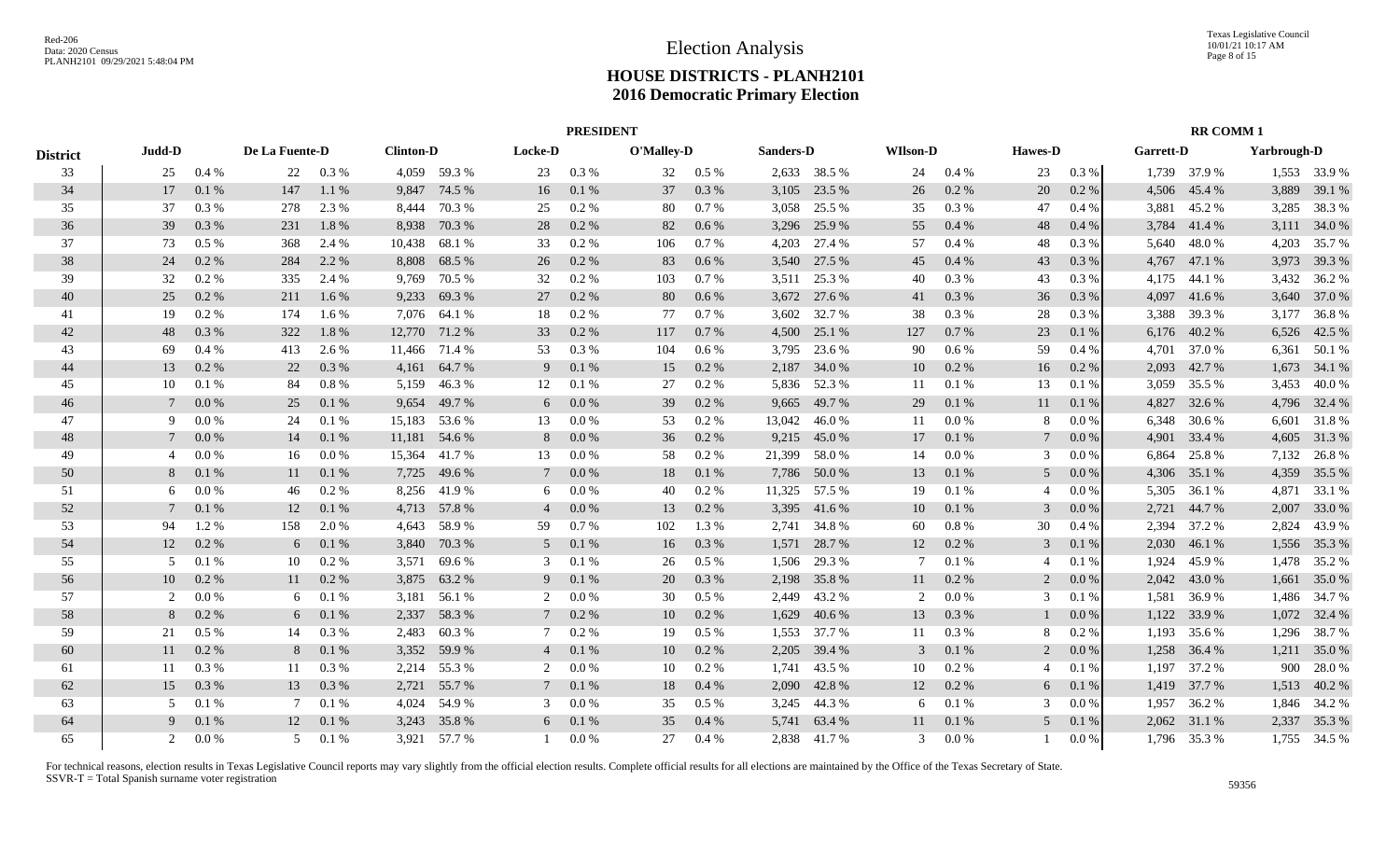## **HOUSE DISTRICTS - PLANH2101 2016 Democratic Primary Election**

Texas Legislative Council 10/01/21 10:17 AM Page 9 of 15

|                 | <b>RR COMM1</b> |            |
|-----------------|-----------------|------------|
| <b>District</b> | <b>Burnam-D</b> |            |
| 33              | 1,295           | 28.2%      |
| 34              | 1,541           | 15.5 %     |
| 35              | 1,422           | 16.6%      |
| 36              | 2,242           | 24.5 %     |
| 37              | 1,916           | 16.3%      |
| 38              | 1,372           | $13.6\;\%$ |
| 39              | 1,863           | 19.7%      |
| 40              | 2,114           | 21.5 %     |
| 41              | 2,060           | 23.9%      |
| 42              | 2,662           | 17.3 %     |
| 43              | 1,630           | 12.8 %     |
| 44              | 1,139           | 23.2 %     |
| 45              | 2,116           | 24.5 %     |
| 46              | 5,187           | $35.0\;\%$ |
| 47              | 7,824           | 37.7 %     |
| 48              | 5,188           | 35.3%      |
| 49              | 12,568          | 47.3%      |
| 50              | 3,617           | 29.4 %     |
| 51              | 4,533           | 30.8 %     |
| 52              | 1,360           | 22.3 %     |
| 53              | 1,216           | 18.9%      |
| 54              | 820             | $18.6\;\%$ |
| 55              | 794             | 18.9%      |
| 56              | 1,049           | 22.1 %     |
| 57              | 1,219           | 28.4%      |
| 58              | 1,113           | 33.7%      |
| 59              | 862             | 25.7%      |
| 60              | 991             | 28.6 %     |
| 61              | 1,122           | 34.9%      |
| 62              | 831             | 22.1 %     |
| 63              | 1,602           | 29.6%      |
| 64              | 2,226           | 33.6%      |
| 65              | 1,537           | 30.2 %     |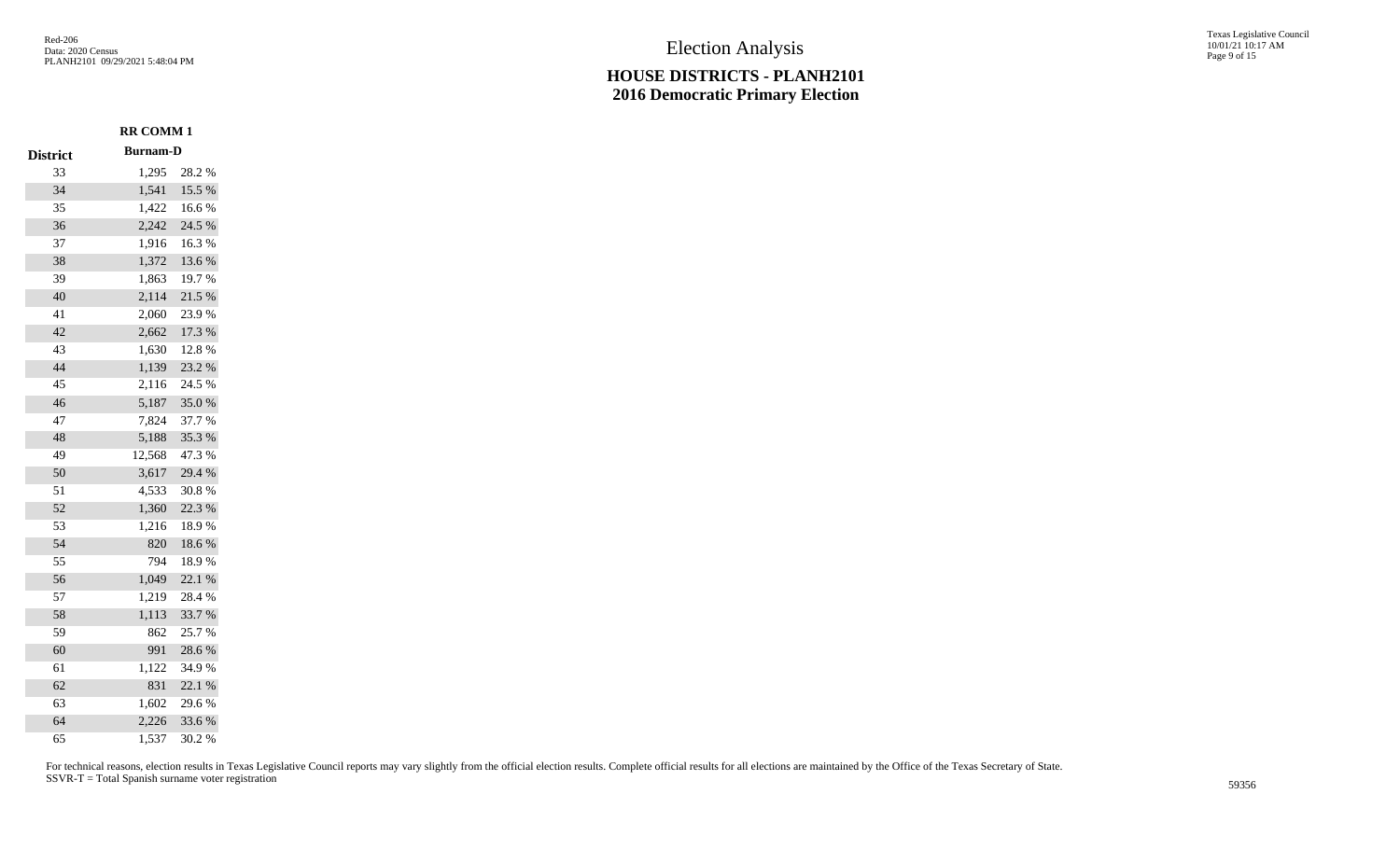|                 | <b>PRESIDENT</b> |         |                |           |                  |              |                 |         |            |          |           |              |                 | <b>RR COMM1</b> |                |          |           |              |             |              |
|-----------------|------------------|---------|----------------|-----------|------------------|--------------|-----------------|---------|------------|----------|-----------|--------------|-----------------|-----------------|----------------|----------|-----------|--------------|-------------|--------------|
| <b>District</b> | Judd-D           |         | De La Fuente-D |           | <b>Clinton-D</b> |              | Locke-D         |         | O'Malley-D |          | Sanders-D |              | <b>WIlson-D</b> |                 | <b>Hawes-D</b> |          | Garrett-D |              | Yarbrough-D |              |
| 66              | 7                | 0.1 %   |                | $30.0\%$  |                  | 4,441 60.9 % | $4\overline{ }$ | 0.1%    | 8          | 0.1 %    |           | 2,824 38.7 % | $\overline{4}$  | 0.1%            | $\overline{0}$ | $0.0\%$  |           | 1,492 34.3 % |             | 1,474 33.8 % |
| 67              | 8                | 0.1%    | 6              | 0.1%      | 5,862            | 57.9 %       | 7               | 0.1%    | 22         | 0.2 %    | 4,209     | 41.6%        | 3               | 0.0 %           | 3              | 0.0 %    | 1,865     | 31.3 %       | 2,003       | 33.6 %       |
| 68              | 17               | $0.5\%$ | 18             | $0.5\%$   | 2,075            | 58.4 %       | 5               | 0.1%    | 20         | $0.6\%$  | 1,390     | 39.1 %       | 19              | 0.5%            | 11             | 0.3 %    | 1,036     | 35.2 %       | 1,270       | 43.2 %       |
| 69              | 40               | 0.7%    | 32             | 0.6 %     | 3.064            | 54.9%        | 19              | 0.3 %   | 76         | 1.4 %    | 2,290     | 41.0%        | 48              | 0.9%            | 12             | $0.2 \%$ | 1,456     | 32.4 %       | 2,071       | 46.1%        |
| 70              | 6                | 0.1%    |                | 0.0 %     | 3,465            | 60.7%        | $\overline{0}$  | 0.0 %   | 12         | 0.2%     | 2,223     | 38.9%        | 2               | 0.0 %           | $\overline{0}$ | 0.0 %    | 1,311     | 36.9%        |             | 1,192 33.6 % |
| 71              | 17               | 0.4%    | 33             | $0.8~\%$  | 2.324            | 55.8%        | 7               | $0.2\%$ | 22         | 0.5 %    | 1,748     | 41.9%        | 10              | 0.2 %           | 6              | 0.1%     | 1,310     | 37.6 %       |             | 1,516 43.5 % |
| 72              | 11               | 0.3 %   | 31             | $0.8~\%$  | 2,264            | 57.3 %       | 6               | 0.2 %   | 22         | 0.6 %    | 1,600     | 40.5 %       | 11              | 0.3 %           | 6              | 0.2 %    | 1,185     | 36.9%        |             | 1,418 44.1 % |
| 73              | 8                | 0.1%    | 18             | 0.2 %     | 4,587            | 56.1 %       | 5               | 0.1%    | 25         | 0.3%     | 3,513     | 43.0%        | 10              | 0.1%            | $\overline{4}$ | 0.0 %    | 2,006     | 32.4 %       | 2,541       | 41.1 %       |
| 74              | 103              | 0.6%    | 541            | 3.2 %     | 10,494           | 62.4 %       | 82              | $0.5\%$ | 250        | 1.5 %    | 5,095     | 30.3 %       | 176             | 1.0%            | 75             | 0.4%     | 6,056     | 46.8%        |             | 4,545 35.1 % |
| 75              | 38               | $0.5\%$ | 79             | 1.0%      | 5,208            | 67.6 %       | 13              | 0.2 %   | 54         | 0.7%     | 2,262     | 29.4 %       | 33              | 0.4%            | 19             | 0.2 %    | 2,478     | 41.5 %       | 2,693       | 45.1 %       |
| 76              | 2                | 0.0 %   | 10             | 0.1%      | 6,218            | 69.5 %       | 3               | 0.0 %   | 11         | 0.1%     | 2,685     | 30.0 %       | 6               | 0.1%            | 6              | 0.1%     | 2,969     | 42.4 %       | 2,626       | 37.5 %       |
| 77              | 94               | 0.6 %   | 146            | 0.9 %     | 11,370           | 68.7%        | 19              | 0.1%    | 71         | 0.4%     | 4,747     | 28.7%        | 52              | 0.3%            | 44             | $0.3\%$  | 4,765     | 36.9 %       | 5,943       | 46.0%        |
| 78              | 62               | 0.4%    | 100            | 0.7%      | 8,701            | 62.5 %       | 22              | 0.2 %   | 84         | $0.6\%$  | 4,871     | 35.0%        | 46              | 0.3%            | 28             | $0.2 \%$ | 4,650     | 43.5 %       | 4,089       | 38.2 %       |
| 79              | 66               | 0.4%    | 104            | 0.7%      | 9,967            | 65.7%        | 13              | 0.1%    | 67         | 0.4%     | 4,877     | 32.2 %       | 43              | 0.3%            | 32             | $0.2\%$  | 4,601     | 36.7 %       | 6,002       | 47.9 %       |
| 80              | 118              | 0.6%    | 740            | 3.7 %     | 14,114           | 70.7 %       | 86              | 0.4%    | 217        | 1.1%     | 4,453     | 22.3 %       | 176             | 0.9%            | 59             | 0.3%     | 6,638     | 43.4 %       | 6,289       | 41.1 %       |
| 81              | 19               | 0.6 %   | 41             | 1.2%      | 2,194            | 64.5 %       | 12              | 0.4%    | 12         | 0.4%     | 1,105     | 32.5 %       | 16              | $0.5\%$         | 5              | 0.1%     | 1,184     | 40.9%        | 1,359       | 46.9%        |
| 82              | 15               | 0.6%    | 27             | $1.0\%$   | 1,684            | 63.3 %       | 5               | 0.2 %   | 6          | 0.2 %    | 905       | 34.0 %       | 14              | $0.5\%$         | 3              | 0.1%     | 732       | 36.1 %       |             | 943 46.5 %   |
| 83              | 16               | $0.4\%$ | 36             | 0.9 %     | 2,503            | 59.3 %       | 13              | $0.3\%$ | 29         | 0.7%     | 1,607     | 38.1 %       | 11              | 0.3 %           | 6              | 0.1%     | 1,529     | 44.8%        | 1,395       | 40.9%        |
| 84              | 8                | 0.1%    | 46             | 0.7 %     | 3,962            | 56.7 %       | 12              | 0.2 %   | 28         | 0.4%     | 2,918     | 41.7%        | 11              | $0.2 \%$        | 8              | 0.1%     | 2,458     | 45.9%        | 2,120       | 39.6 %       |
| 85              | 11               | 0.2 %   | 25             | 0.4 %     | 4,550            | 71.4 %       | 14              | $0.2\%$ | 28         | 0.4%     | 1,701     | 26.7%        | 29              | $0.5\%$         | 11             | $0.2 \%$ | 1,951     | 38.3 %       | 2,180       | 42.8%        |
| 86              |                  | 0.2%    | 18             | $0.5\%$   | 1,938            | 53.3 %       | 2               | 0.1%    | 22         | 0.6%     | 1,641     | 45.1 %       | 8               | $0.2 \%$        | 3              | 0.1%     | 1,047     | 35.4 %       | 1,361       | 46.0%        |
| 87              | 14               | 0.4%    | 31             | 0.9%      | 1,940            | 57.0 %       | 6               | $0.2\%$ | 29         | 0.9%     | 1,365     | 40.1 %       | 11              | 0.3 %           | 5              | 0.1%     | 905       | 33.3 %       | 1,244       | 45.8%        |
| 88              | 36               | 1.4 %   | 49             | 1.9 %     | 1,561            | 59.5 %       | 22              | 0.8 %   | 33         | 1.3 %    | 887       | 33.8%        | 14              | $0.5\ \%$       | 20             | 0.8%     | 770       | 34.9 %       | 1,107       | 50.2 %       |
| 89              | 13               | 0.2%    | 7              | 0.1%      | 4,366            | 57.3 %       |                 | 0.0 %   | 9          | 0.1%     | 3,209     | 42.1 %       | 10              | 0.1%            |                | 0.0 %    | 1,694     | 35.9%        | 1,645       | 34.8%        |
| 90              | 6                | 0.1%    | 56             | $0.5\ \%$ | 7,919            | 69.2 %       | 8               | 0.1%    | 30         | 0.3%     | 3,419     | 29.9%        | 10              | 0.1%            | 2              | 0.0 %    | 2,137     | 22.8 %       | 2,347       | 25.0 %       |
| 91              | 6                | 0.1%    | 14             | $0.2 \%$  | 3,903            | 56.3%        | 5               | 0.1%    | 11         | $0.2 \%$ | 2,979     | 43.0 %       | 5               | 0.1%            | 5              | 0.1%     | 1,739     | 32.2 %       |             | 1,756 32.5 % |
| 92              | 6                | 0.1%    | 9              | 0.1%      | 4,258            | 61.1 %       | 3               | 0.0 %   | 13         | $0.2\%$  | 2,684     | 38.5 %       | $\overline{0}$  | 0.0 %           |                | 0.0 %    | 1,858     | 33.8%        | 2,029       | 36.9%        |
| 93              | 4                | 0.1%    | 10             | $0.2 \%$  | 3,290            | 56.9%        | 6               | 0.1 %   | 10         | 0.2 %    | 2,458     | 42.5 %       | 3               | 0.1%            |                | 0.0 %    | 1,560     | 34.7 %       | 1,463       | 32.5 %       |
| 94              | 8                | 0.1%    | 7              | 0.1%      | 6,010            | 57.8%        | 11              | 0.1%    | 20         | $0.2\%$  | 4,329     | 41.6 %       | 10              | 0.1%            | 3              | $0.0\%$  | 2,195     | 26.9%        | 2,822       | 34.6 %       |
| 95              | 11               | 0.1%    | 28             | 0.2 %     | 12,792           | 79.3 %       | 11              | 0.1%    | 32         | $0.2\%$  | 3,223     | 20.0%        | 25              | 0.2 %           | 7              | 0.0 %    | 3,081     | 23.2 %       | 5,011       | 37.8%        |
| 96              | 9                | 0.1%    | 9              | 0.1%      | 6,371            | 65.3%        | $\overline{4}$  | 0.0 %   | 20         | $0.2\%$  | 3,333     | 34.2 %       | 8               | 0.1 %           | 2              | 0.0 %    | 2,329     | 29.3 %       |             | 2,975 37.5 % |
| 97              |                  | 0.1%    | 8              | 0.1%      | 6.079            | 61.2%        | 10              | 0.1%    | 24         | 0.2 %    | 3,798     | 38.2 %       | 9               | 0.1%            | 3              | $0.0\%$  | 1,842     | 23.3 %       | 2,123       | 26.9%        |
| 98              | $\mathfrak{Z}$   | 0.0 %   | 5 <sup>5</sup> | 0.1%      |                  | 4,724 58.2 % | $\overline{4}$  | 0.0 %   | 18         | $0.2\%$  |           | 3,369 41.5 % | $\overline{0}$  | $0.0\%$         | $\overline{0}$ | 0.0 %    |           | 1,786 31.3 % |             | 1,827 32.0 % |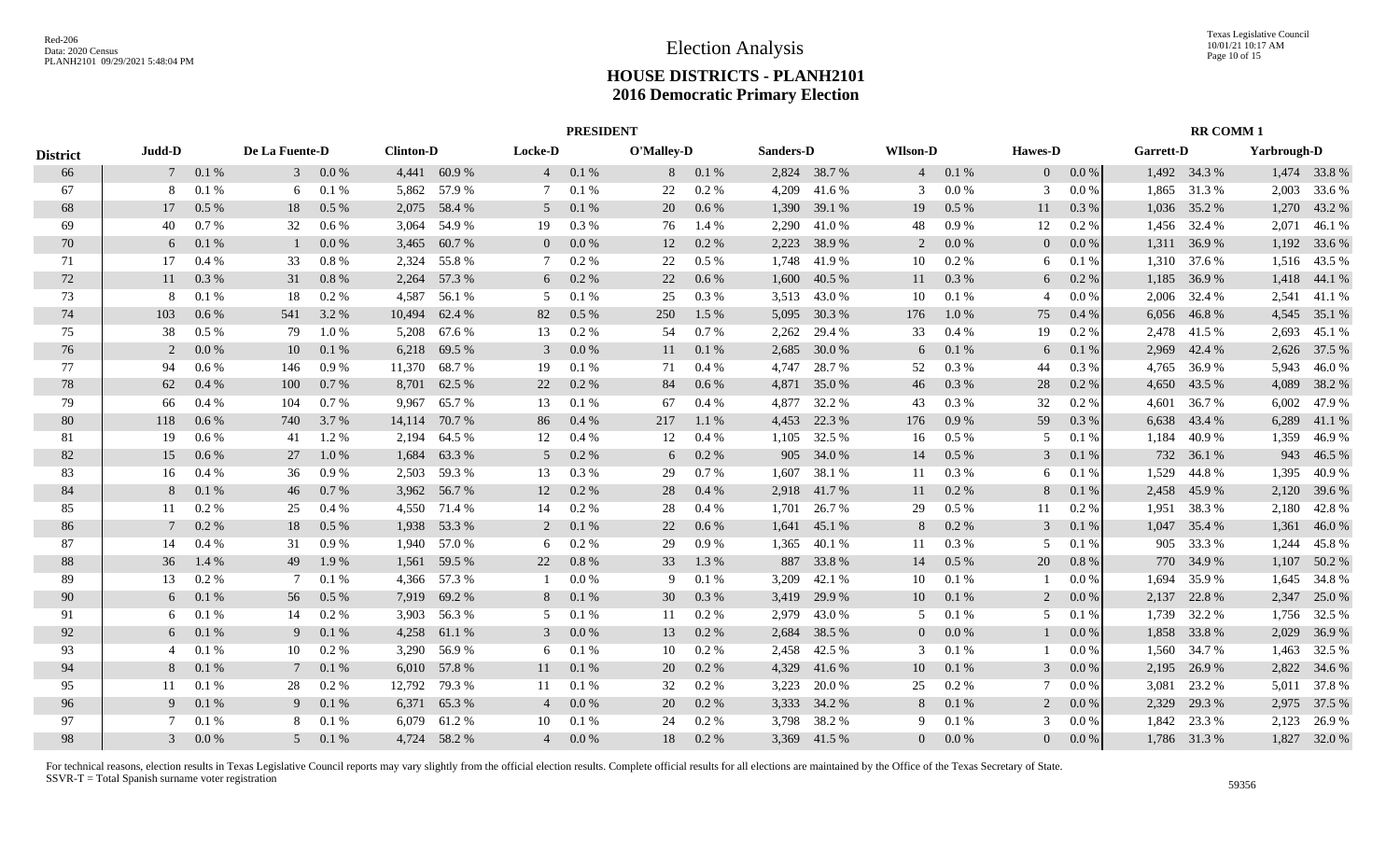П

П

П

## **HOUSE DISTRICTS - PLANH2101 2016 Democratic Primary Election**

Texas Legislative Council 10/01/21 10:17 AM Page 11 of 15

|                 | <b>RR COMM 1</b> |            |
|-----------------|------------------|------------|
| <b>District</b> | <b>Burnam-D</b>  |            |
| 66              | 1,390            | 31.9%      |
| 67              | 2,099            | 35.2%      |
| 68              | 636              | 21.6%      |
| 69              | 966              | 21.5 %     |
| 70              | 1,047            | 29.5 %     |
| $71\,$          | 662              | $19.0\ \%$ |
| 72              | 611              | 19.0%      |
| 73              | 1,642            | 26.5 %     |
| 74              | 2,344            | $18.1\ \%$ |
| 75              | 795              | 13.3 %     |
| 76              | 1,407            | $20.1~\%$  |
| 77              | 2,202            | $17.1~\%$  |
| 78              | 1,953            | 18.3 %     |
| 79              | 1,918            | 15.3 %     |
| 80              | 2,364            | 15.5 %     |
| 81              | 355              | 12.2 %     |
| 82              | 355              | 17.5 %     |
| 83              | 490              | 14.4 %     |
| 84              | 772              | 14.4 %     |
| 85              | 961              | 18.9%      |
| 86              | 551              | 18.6%      |
| 87              | 566              | $20.8~\%$  |
| 88              | 327              | 14.8 %     |
| 89              | 1,385            | 29.3 %     |
| 90              | 4,902            | 52.2 %     |
| 91              | 1,904            | 35.3%      |
| 92              | 1,615            | 29.4 %     |
| 93              | 1,475            | 32.8%      |
| 94              | 3,143            | 38.5 %     |
| 95              | 5,165            | 39.0%      |
| 96              | 2,637            | 33.2 %     |
| 97              | 3,938            | 49.8%      |
| 98              | 2,102            | 36.8%      |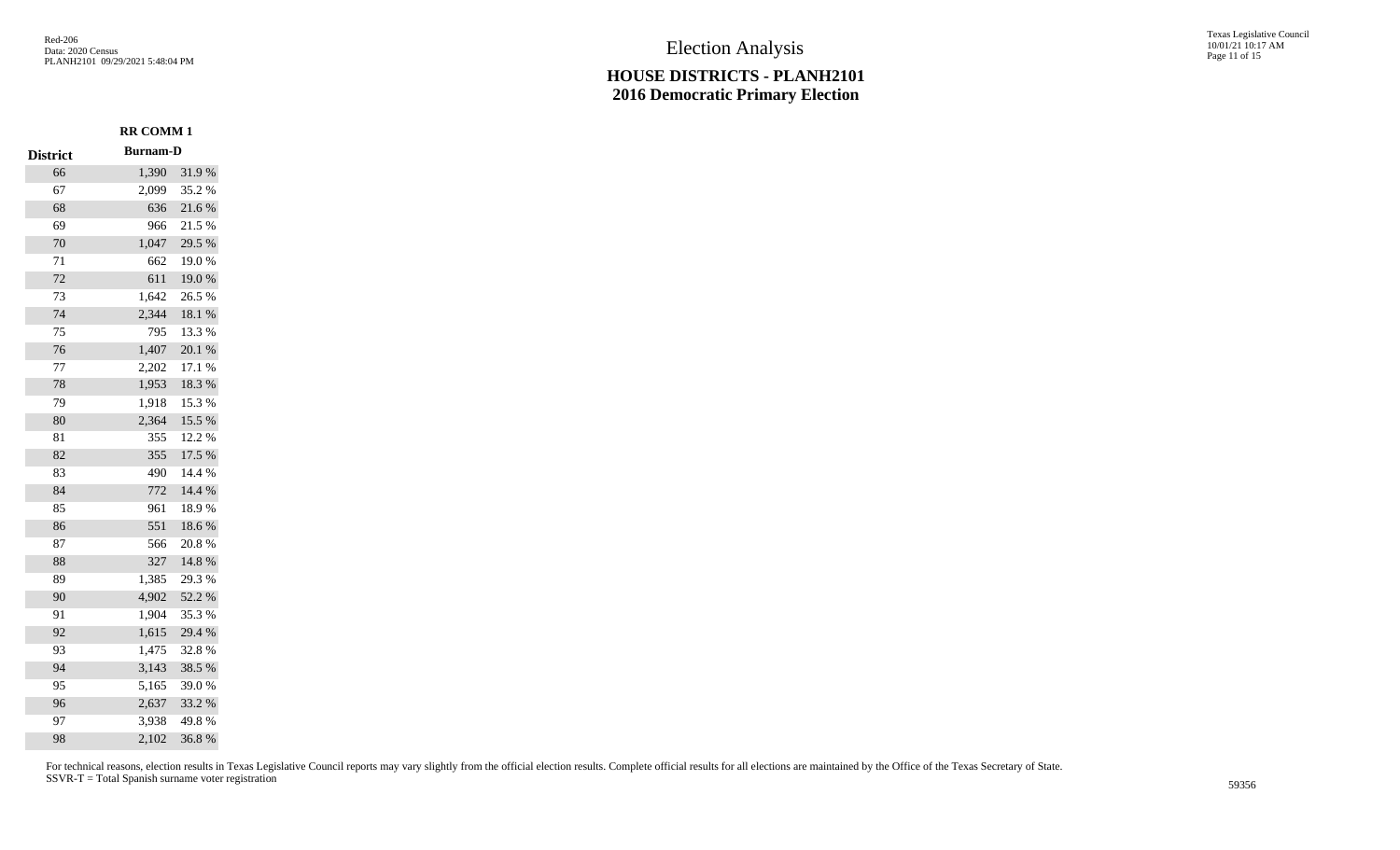|                 | <b>PRESIDENT</b> |           |                |         |                  |              |                 |           |            |       |           |              |                 | <b>RR COMM1</b> |                |       |                  |              |                    |              |
|-----------------|------------------|-----------|----------------|---------|------------------|--------------|-----------------|-----------|------------|-------|-----------|--------------|-----------------|-----------------|----------------|-------|------------------|--------------|--------------------|--------------|
| <b>District</b> | Judd-D           |           | De La Fuente-D |         | <b>Clinton-D</b> |              | Locke-D         |           | O'Malley-D |       | Sanders-D |              | <b>WIlson-D</b> |                 | <b>Hawes-D</b> |       | <b>Garrett-D</b> |              | <b>Yarbrough-D</b> |              |
| 99              | 10               | 0.1%      | 12             | 0.2 %   |                  | 4,833 60.7%  | $7\phantom{.0}$ | 0.1%      | 17         | 0.2 % |           | 3,064 38.5 % | 11              | 0.1%            | 5              | 0.1 % | 1,701            | 26.8%        |                    | 1,731 27.3 % |
| 100             | .5               | 0.0 %     | 16             | 0.1%    | 9,837            | 66.2%        | 3               | 0.0 %     | 30         | 0.2%  | 4,938     | 33.2 %       | 20              | 0.1 %           | 3              | 0.0 % | 3,053            | 28.8%        | 4,190              | 39.5 %       |
| 101             |                  | 0.1%      | 13             | 0.1%    | 7,865            | 71.5 %       | 5               | 0.0 %     | 24         | 0.2%  | 3,077     | 28.0%        | 9               | 0.1 %           | 2              | 0.0 % | 2,898            | 32.4 %       | 3,770              | 42.1 %       |
| 102             | 2                | 0.0 %     | 9              | 0.1%    | 5,765            | 63.4 %       | 3               | 0.0 %     | 28         | 0.3%  | 3,272     | 36.0%        | 9               | 0.1%            | 3              | 0.0 % | 2,056            | 29.6 %       | 2,743              | 39.5 %       |
| 103             | 2                | 0.0 %     | 29             | 0.2 %   | 8,060            | 67.8%        | 5               | 0.0 %     | 30         | 0.3%  | 3,747     | 31.5 %       | 17              | 0.1%            | 3              | 0.0 % | 2,976            | 33.7 %       | 3,210              | 36.4 %       |
| 104             | 10               | 0.1 %     | 34             | 0.3%    | 8,626            | 73.0 %       | 10              | 0.1 %     | 51         | 0.4%  | 3,047     | 25.8%        | 30              | $0.3~\%$        | 7              | 0.1%  | 3,010            | 33.4 %       | 3,973              | 44.1 %       |
| 105             |                  | 0.0 %     | 10             | 0.2 %   | 3,818            | 62.2%        |                 | $0.0\ \%$ | 24         | 0.4%  | 2,279     | 37.1 %       |                 | $0.0\ \%$       | 3              | 0.0 % | 1,663            | 35.1 %       | 1,900              | 40.1 %       |
| 106             | $\overline{4}$   | 0.1 %     | $\overline{4}$ | 0.1%    | 2,873            | 57.7 %       | $\overline{4}$  | 0.1 %     | 23         | 0.5 % | 2,066     | 41.5 %       | 3               | 0.1%            | 2              | 0.0 % | 1,391            | 37.2 %       | 1,355              | 36.2 %       |
| 107             |                  | 0.0 %     | 8              | 0.1%    | 5,777            | 62.6 %       | 8               | 0.1 %     | 15         | 0.2 % | 3,403     | 36.9%        | 9               | 0.1%            | $\overline{4}$ | 0.0 % | 2,095            | 30.8%        | 2,611              | 38.4 %       |
| 108             |                  | 0.0 %     | 6              | 0.0 %   | 8,379            | 69.3 %       | $\overline{4}$  | $0.0\,\%$ | 30         | 0.2 % | 3,655     | 30.2 %       | 6               | $0.0\ \%$       |                | 0.0 % | 1,840            | 22.6 %       | 2,732              | 33.5 %       |
| 109             | Q                | 0.0 %     | 20             | 0.1%    | 15,738           | 84.8%        | 18              | 0.1 %     | 62         | 0.3%  | 2,669     | 14.4 %       | 40              | $0.2~\%$        | 11             | 0.1%  | 4,546            | 30.7 %       | 7,523              | 50.8%        |
| 110             | 11               | 0.1 %     | 20             | 0.2 %   | 6,687            | 80.7%        | 7               | 0.1 %     | 29         | 0.3%  | 1,498     | 18.1 %       | 31              | $0.4~\%$        | $\overline{4}$ | 0.0 % | 2,064            | 32.5 %       | 3,056              | 48.1 %       |
| 111             | 15               | 0.1%      | 28             | 0.1%    | 17,108           | 82.6%        | 15              | 0.1 %     | 56         | 0.3 % | 3,434     | 16.6 %       | 37              | 0.2 %           | 7              | 0.0 % | 4,883            | 29.3 %       |                    | 8,355 50.2 % |
| 112             |                  | 0.1 %     | 6              | 0.1%    | 6,557            | 62.5 %       | $7\phantom{.0}$ | 0.1 %     | 23         | 0.2%  | 3,886     | 37.0%        | $7\phantom{.0}$ | $0.1\ \%$       | 3              | 0.0 % | 2,300            | 29.6 %       | 2,985              | 38.4 %       |
| 113             | -5               | 0.1 %     | 13             | 0.1%    | 6,009            | 68.9%        | 7               | 0.1%      | 25         | 0.3%  | 2,656     | 30.4 %       | $\overline{4}$  | $0.0\ \%$       | $\overline{4}$ | 0.0 % | 2,381            | 34.3 %       | 3,011              | 43.4 %       |
| 114             | 6                | 0.1 %     | 41             | $0.5\%$ | 5,971            | 70.4 %       | 3               | 0.0 %     | 24         | 0.3%  | 2,415     | 28.5 %       | 15              | 0.2 %           |                | 0.0 % | 2,252            | 32.9 %       | 2,974              | 43.4 %       |
| 115             |                  | 0.0 %     | 3              | 0.0 %   | 5,332            | 61.0%        | 5               | 0.1%      | 11         | 0.1%  | 3,376     | 38.7 %       | 3               | 0.0 %           | $\Omega$       | 0.0 % | 2,171            | 33.4 %       | 2,397              | 36.9%        |
| 116             | 10               | 0.1 %     | 65             | 0.5%    | 9,009            | 62.8%        | $7\phantom{.0}$ | 0.0 %     | 25         | 0.2%  | 5,218     | 36.3%        | 11              | $0.1\ \%$       | 10             | 0.1%  | 3,720            | 34.1 %       | 4,458              | 40.9%        |
| 117             | 8                | 0.1%      | 49             | 0.6%    | 5,406            | 71.3%        | $\overline{4}$  | 0.1%      | 27         | 0.4%  | 2,070     | 27.3 %       | 14              | $0.2~\%$        | 2              | 0.0 % | 2,050            | 34.4 %       | 2,606              | 43.8%        |
| 118             | 13               | 0.1%      | 90             | 0.9%    | 6,963            | 69.2%        | 9               | 0.1%      | 31         | 0.3%  | 2,928     | 29.1 %       | 16              | $0.2~\%$        | 14             | 0.1%  | 2,609            | 33.1 %       | 3,552              | 45.1 %       |
| 119             | 11               | 0.1%      | 63             | $0.6\%$ | 7,671            | 70.5 %       | $\overline{4}$  | 0.0 %     | 35         | 0.3%  | 3,065     | 28.2 %       | 14              | 0.1%            | 15             | 0.1%  | 2,935            | 33.7 %       | 3,948              | 45.3 %       |
| 120             | 13               | 0.1%      | 46             | 0.4%    | 8,109            | 71.3%        | 6               | 0.1 %     | 36         | 0.3%  | 3,128     | 27.5 %       | 13              | $0.1\ \%$       | 15             | 0.1%  | 2,915            | 32.7 %       | 3,907              | 43.8%        |
| 121             |                  | $0.0\ \%$ | 15             | 0.1%    | 6.900            | 62.3%        | 10              | 0.1%      | 24         | 0.2%  | 4,111     | 37.1 %       | $\overline{5}$  | 0.0 %           | $\overline{4}$ | 0.0 % | 2,614            | 31.5 %       | 3,090              | 37.2 %       |
| 122             | $\mathcal{E}$    | 0.0 %     | 13             | 0.2%    | 5,406            | 65.4 %       | 3               | 0.0 %     | 17         | 0.2%  | 2,822     | 34.1 %       | .5              | 0.1 %           | 3              | 0.0 % | 1,986            | 32.5 %       | 2,348              | 38.4 %       |
| 123             | 16               | 0.1%      | 75             | 0.4%    | 10,668           | 63.8%        | .5              | 0.0 %     | 47         | 0.3%  | 5,909     | 35.3 %       | 8               | 0.0 %           | .5             | 0.0 % | 3,843            | 31.3%        | 4,967              | 40.5 %       |
| 124             | 12               | 0.1%      | 84             | 0.8%    | 7,279            | 70.6%        | $7\phantom{.0}$ | 0.1%      | 30         | 0.3%  | 2,890     | 28.0%        | $\overline{4}$  | $0.0\ \%$       | 8              | 0.1%  | 2,852            | 35.2 %       | 3,513              | 43.4 %       |
| 125             | 18               | 0.1%      | 71             | 0.5%    | 9,082            | 65.9%        | 2               | 0.0 %     | 43         | 0.3%  | 4,542     | 33.0%        | 10              | 0.1%            | 13             | 0.1%  | 3,760            | 34.8%        | 4,598              | 42.5 %       |
| 126             | 3                | 0.0 %     | $\overline{4}$ | 0.1%    | 4,569            | 63.4 %       | 8               | 0.1%      | 11         | 0.2 % | 2,604     | 36.1 %       | $\overline{4}$  | 0.1%            | 5              | 0.1%  | 1.860            | 34.4 %       | 2,189              | 40.5 %       |
| 127             | .5               | 0.1%      | 14             | 0.2%    | 4,843            | 64.7%        | 6               | 0.1%      | 17         | 0.2%  | 2,578     | 34.5 %       | 11              | 0.1%            | 6              | 0.1%  | 2,029            | 36.6 %       | 2,241              | 40.4 %       |
| 128             | 18               | 0.3%      | 23             | 0.4%    | 3,483            | 65.1 %       | 13              | 0.2 %     | 23         | 0.4%  | 1,752     | 32.7 %       | 17              | 0.3%            | 23             | 0.4%  | 1,606            | 39.2 %       | 1,756              | 42.9%        |
| 129             |                  | $0.0\ \%$ | 17             | 0.2 %   | 5,087            | 59.3%        | $\overline{4}$  | 0.0 %     | 14         | 0.2 % | 3,428     | 40.0%        | 6               | 0.1%            | 15             | 0.2 % |                  | 2,114 33.7 % | 2,308              | 36.8%        |
| 130             |                  | 0.0 %     | 3              | 0.1%    | 3,054            | 60.7%        | $\overline{4}$  | 0.1%      | 11         | 0.2%  | 1,948     | 38.7%        | $\mathcal{E}$   | 0.1%            | 8              | 0.2 % | 1,418            | 37.2 %       | 1,487              | 39.0 %       |
| 131             | 7                | 0.1%      | 14             | 0.1%    |                  | 8,636 79.2 % | 9               | 0.1%      | 20         | 0.2 % | 2,156     | 19.8%        | 24              | 0.2 %           | 34             | 0.3%  |                  | 2,908 35.3 % |                    | 3,871 47.0 % |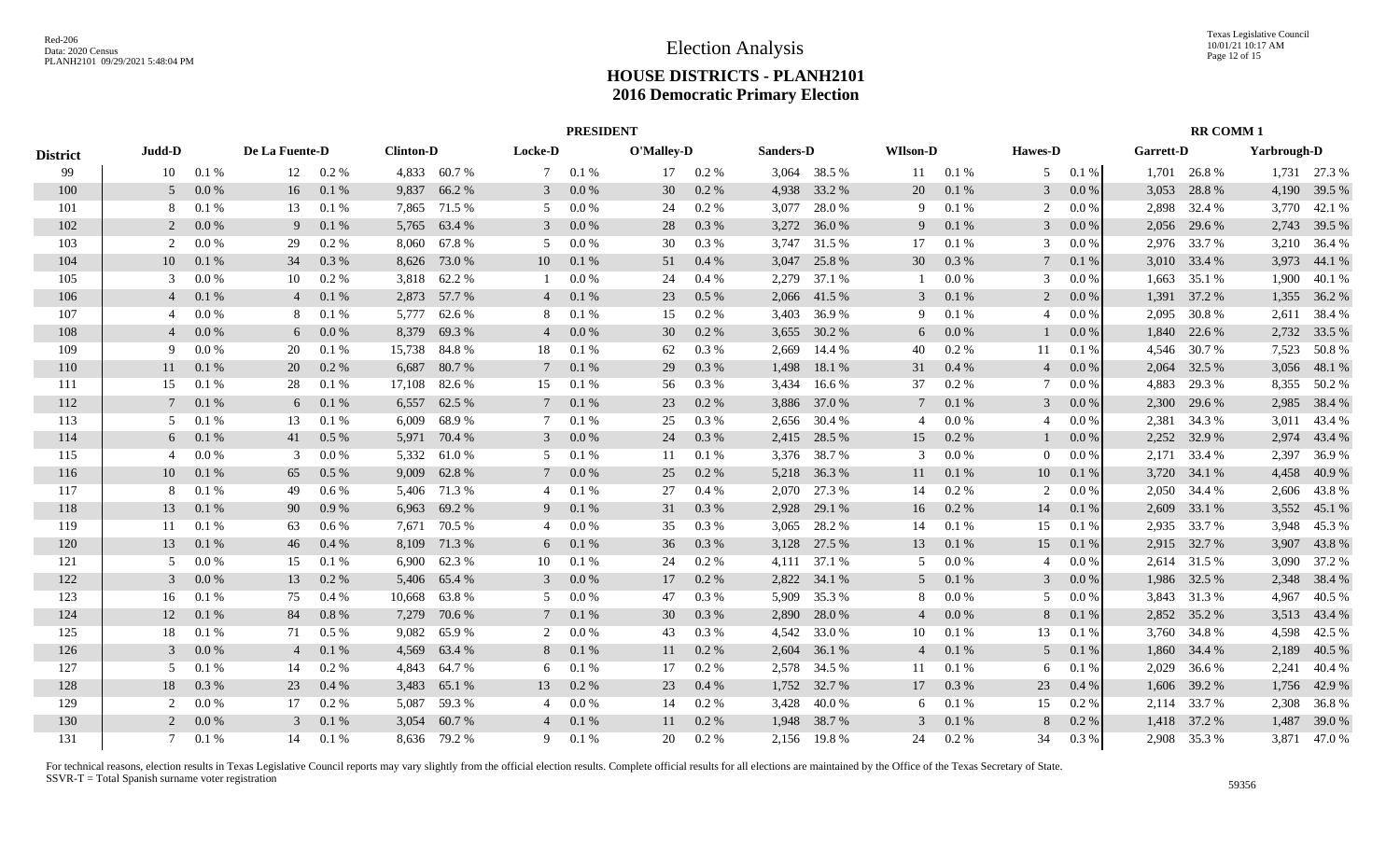П

П

П

П

**RR COMM 1**

## **HOUSE DISTRICTS - PLANH2101 2016 Democratic Primary Election**

Texas Legislative Council 10/01/21 10:17 AM Page 13 of 15

| <b>District</b> | <b>Burnam-D</b> |        |
|-----------------|-----------------|--------|
| 99              | 2,910           | 45.9%  |
| 100             | 3,371           | 31.8 % |
| 101             | 2,286           | 25.5 % |
| 102             | 2,151           | 30.9%  |
| 103             | 2,641           | 29.9%  |
| 104             | 2,020           | 22.4 % |
| 105             | 1,175           | 24.8%  |
| 106             | 994             | 26.6%  |
| 107             | 2,101           | 30.9%  |
| 108             | 3,578           | 43.9%  |
| 109             | 2,728           | 18.4 % |
| 110             | 1,228           | 19.3%  |
| 111             | 3,408           | 20.5 % |
| 112             | 2,479           | 31.9%  |
| 113             | 1,552           | 22.4 % |
| 114             | 1,624           | 23.7%  |
| 115             | 1,931           | 29.7 % |
| 116             | 2,721           | 25.0%  |
| 117             | 1,297           | 21.8%  |
| 118             | 1,718           | 21.8%  |
| 119             | 1,832           | 21.0%  |
| 120             | 2,094           | 23.5 % |
| 121             | 2,606           | 31.4 % |
| 122             | 1,786           | 29.2 % |
| 123             | 3,457           | 28.2%  |
| 124             | 1,738           | 21.4 % |
| 125             | 2,459           | 22.7 % |
| 126             | 1,359           | 25.1 % |
| 127             | 1,276           | 23.0%  |
| 128             | 732             | 17.9%  |
| 129             | 1,858           | 29.6%  |
| 130             | 905             | 23.8%  |
| 131             | 1,456           | 17.7 % |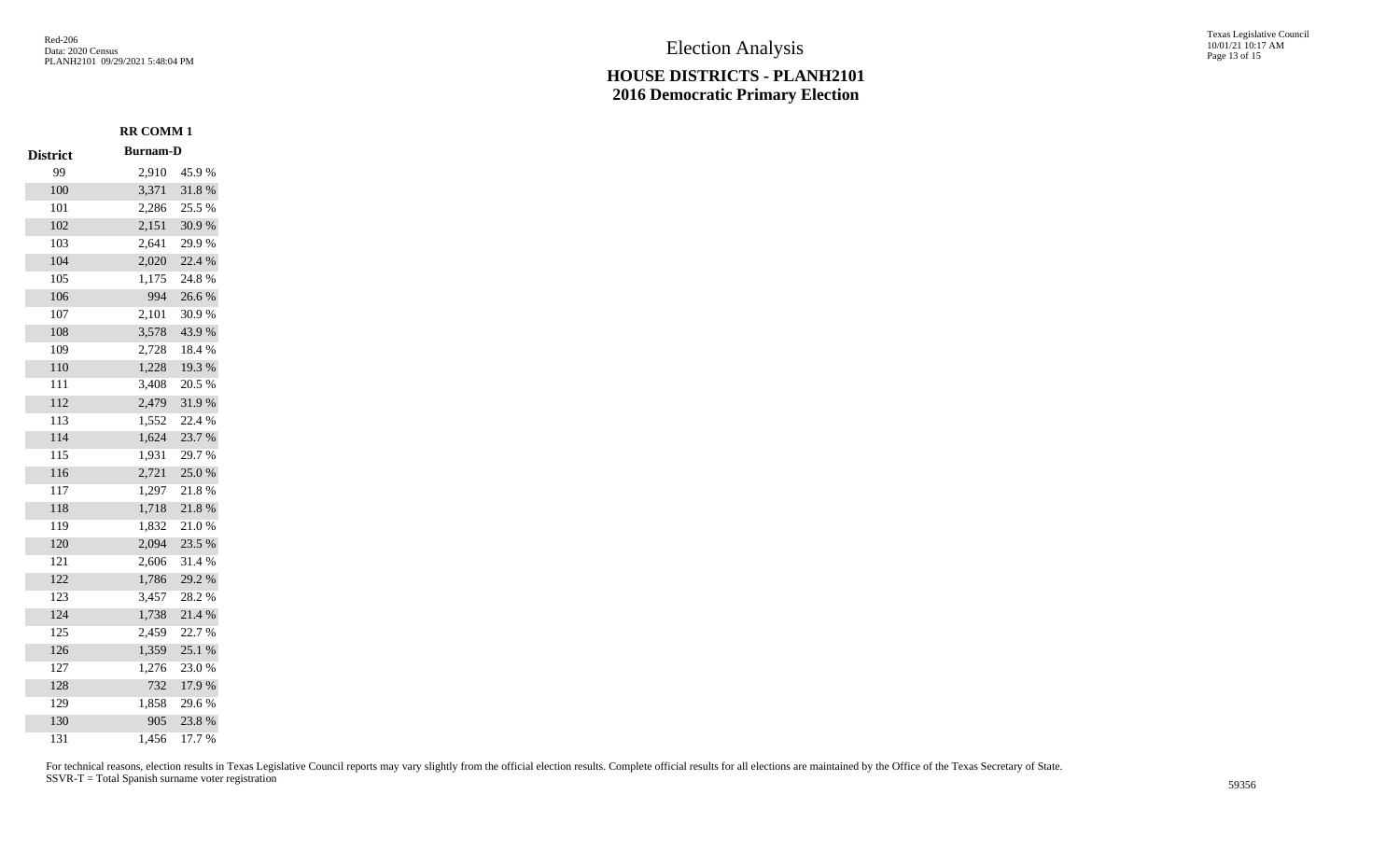|                 |                |       |                |          |                  |               |                | <b>PRESIDENT</b> |            |                |                  |              |                 |         |                |         |                  | <b>RR COMM 1</b> |             |              |
|-----------------|----------------|-------|----------------|----------|------------------|---------------|----------------|------------------|------------|----------------|------------------|--------------|-----------------|---------|----------------|---------|------------------|------------------|-------------|--------------|
| <b>District</b> | Judd-D         |       | De La Fuente-D |          | <b>Clinton-D</b> |               | <b>Locke-D</b> |                  | O'Malley-D |                | <b>Sanders-D</b> |              | <b>WIIson-D</b> |         | <b>Hawes-D</b> |         | <b>Garrett-D</b> |                  | Yarbrough-D |              |
| 132             | 5 <sup>7</sup> | 0.1%  | $\mathcal{E}$  | $0.1\%$  |                  | 3,120 62.8 %  | 3 <sup>1</sup> | 0.1 %            |            | $11 \t 0.2 \%$ | 1,823            | 36.7 %       |                 | 0.0 %   | 5 <sup>5</sup> | 0.1%    |                  | 1,426 38.0 %     |             | 1,403 37.3 % |
| 133             |                | 0.0 % | 6              | 0.1%     | 5,389            | 64.4 %        | 4              | 0.0 %            | 11         | 0.1%           | 2,955            | 35.3 %       | 2               | 0.0 %   | 3              | $0.0\%$ | 1.680            | 29.9 %           | 1,812       | 32.3 %       |
| 134             | $\overline{4}$ | 0.0 % | 8              | 0.0 %    |                  | 11,834 66.2 % |                | $0.0\%$          | 30         | $0.2 \%$       |                  | 5,996 33.5 % | 8               | $0.0\%$ |                | 0.0 %   | 2,597            | 22.7 %           | 3,051       | 26.7 %       |
| 135             | 6              | 0.1%  | 18             | $0.3\%$  | 4,315            | 64.9 %        | 2              | 0.0 %            | 11         | $0.2 \%$       | 2,274            | 34.2 %       | 8               | 0.1%    | 15             | $0.2\%$ | 2,021            | 39.2 %           | 2,041       | 39.6 %       |
| 136             |                | 0.1%  | 23             | $0.2\%$  |                  | 6,240 48.5 %  | 8              | 0.1%             | 32         | $0.2 \%$       | 6,554            | 50.9 %       | 9               | $0.1\%$ | $\overline{5}$ | 0.0 %   |                  | 3,979 42.6 %     |             | 2,870 30.7 % |
| 137             |                | 0.1%  | 11             | $0.2\%$  | 3,691            | 64.5 %        |                | 0.1%             | 22         | $0.4\%$        | 1,975            | 34.5 %       | 8               | 0.1%    | 9              | $0.2\%$ |                  | 1,346 34.3 %     | 1,388       | 35.4 %       |
| 138             |                | 0.0 % | 9              | 0.1%     |                  | 4,972 63.1 %  | 2              | 0.0 %            |            | 9 0.1 %        | 2,871            | 36.4 %       | 6               | 0.1%    | 12             | $0.2\%$ |                  | 1,927 34.1 %     | 2,021       | 35.7 %       |
| 139             | 10             | 0.1%  | 23             | 0.2 %    | 10,284           | 78.4 %        | 12             | 0.1%             | 19         | 0.1%           | 2,702            | 20.6 %       | 42              | 0.3 %   | 30             | 0.2 %   | 3,025            | 30.3 %           | 5,254       | 52.6 %       |
| 140             |                | 0.1%  | 40             | 0.6 %    | 4,725            | 74.9 %        | 9              | 0.1%             | 24         | $0.4\%$        | 1,459            | 23.1 %       | 17              | 0.3 %   | 25             | 0.4 %   |                  | 1,873 39.2 %     |             | 2,086 43.7 % |
| 141             | 11             | 0.1%  | 17             | 0.2 %    | 8,697            | 84.1 %        | 15             | 0.1%             | 13         | 0.1%           | 1,541            | 14.9 %       | 16              | 0.2 %   | 27             | $0.3\%$ |                  | 2,546 32.7 %     | 4,188       | 53.8%        |
| 142             | 16             | 0.1%  | 25             | $0.2 \%$ |                  | 9,090 81.0 %  | 13             | 0.1%             | 21         | $0.2 \%$       | 1,995            | 17.8 %       | 33              | 0.3 %   | 34             | 0.3 %   | 2,647            | 30.9 %           |             | 4,739 55.4 % |
| 143             | 24             | 0.3 % | 96             | $1.0\%$  | 6,883            | 73.8 %        | 21             | $0.2 \%$         | 45         | $0.5\%$        | 2,185            | 23.4 %       | 34              | $0.4\%$ | 41             | 0.4 %   | 2,761            | 38.8%            | 3,287       | 46.2%        |
| 144             |                | 0.1%  | 52             | 0.8 %    |                  | 4,172 67.6 %  | 6              | 0.1%             | 15         | $0.2 \%$       | 1,885            | 30.6 %       | $\overline{4}$  | 0.1%    | 27             | 0.4 %   | 2,283            | 47.7 %           | 1,625       | 34.0 %       |
| 145             | 13             | 0.1%  | 105            | 0.7 %    | 10,065           | 67.4 %        | 20             | 0.1%             | 35         | 0.2 %          | 4,642            | 31.1 %       | 27              | 0.2 %   | 28             | 0.2 %   | 3,395            | 32.1 %           | 3,950       | 37.3 %       |
| 146             |                | 0.0 % | 17             | 0.1%     | 14,168           | 78.7%         | 21             | 0.1%             | 33         | $0.2 \%$       | 3,698            | 20.5 %       | 43              | 0.2 %   | 24             | 0.1 %   | 4,087            | 30.9 %           |             | 6,320 47.7 % |
| 147             | 19             | 0.1%  | 39             | $0.2\%$  | 12,451           | 72.8%         | 11             | 0.1%             | 36         | $0.2 \%$       | 4,493            | 26.3 %       | 20              | 0.1%    | 34             | 0.2 %   |                  | 3,910 31.7 %     | 5,125       | 41.5 %       |
| 148             | $\overline{4}$ | 0.1%  | 24             | 0.3 %    |                  | 4,550 65.4 %  | $\mathcal{E}$  | 0.0 %            | 12         | $0.2\%$        |                  | 2,346 33.7 % | 10              | 0.1%    | 8              | 0.1 %   |                  | 1,846 35.7 %     | 2,099       | 40.6 %       |
| 149             |                | 0.1%  | 18             | 0.2 %    | 5,265            | 70.4 %        | 5              | 0.1%             | 9          | 0.1%           | 2,127            | 28.5 %       | 19              | 0.3 %   | 24             | $0.3\%$ |                  | 2,110 39.6 %     | 2,050       | 38.5 %       |
| 150             |                | 0.1%  | 8              | 0.1%     | 3,657            | 64.4 %        | $\overline{4}$ | 0.1%             | 10         | $0.2\%$        | 1,980            | 34.9 %       | 6               | 0.1%    | 10             | 0.2 %   |                  | 1,646 37.7 %     | 1,769       | 40.5 %       |